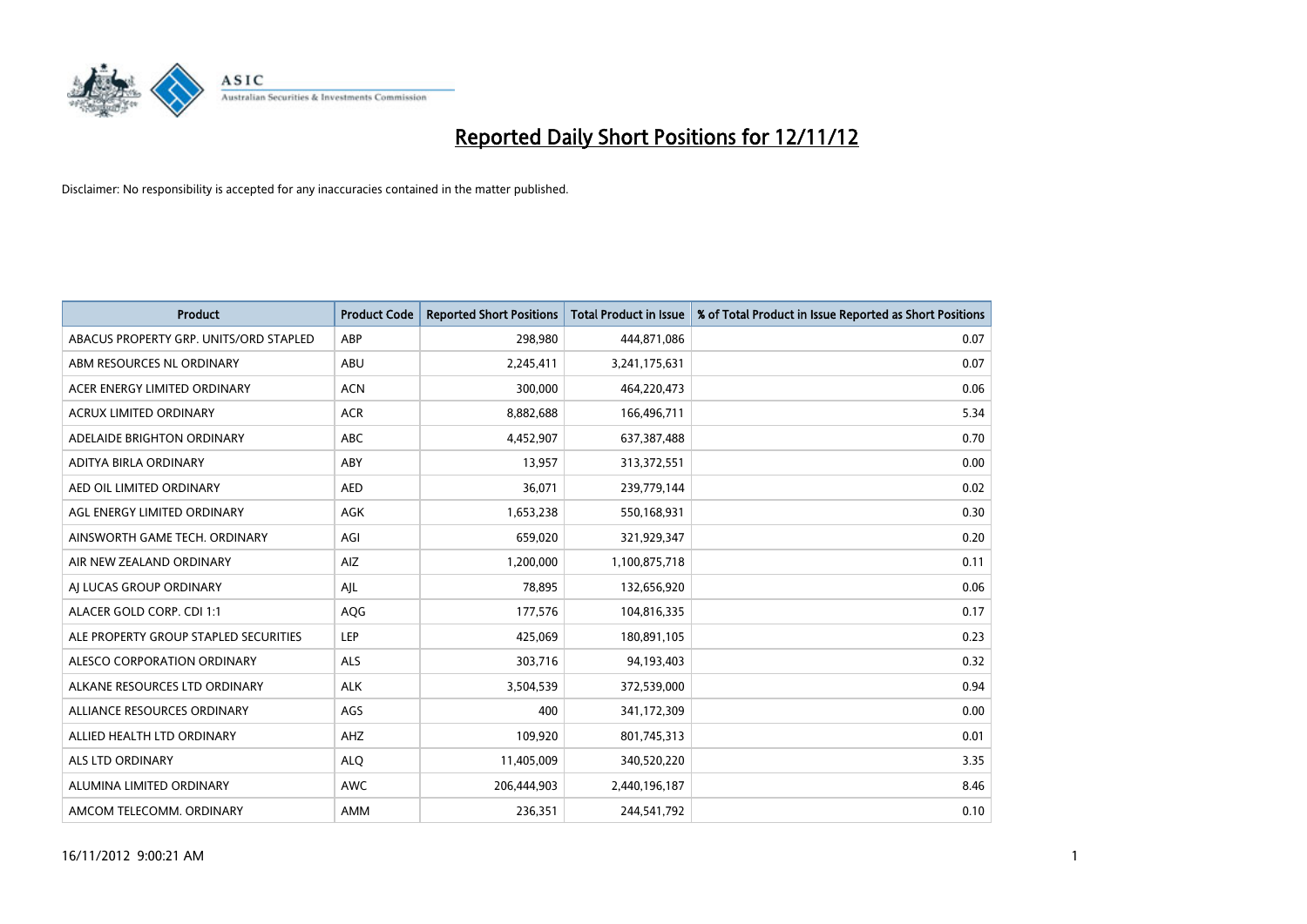

| <b>Product</b>                          | <b>Product Code</b> | <b>Reported Short Positions</b> | <b>Total Product in Issue</b> | % of Total Product in Issue Reported as Short Positions |
|-----------------------------------------|---------------------|---------------------------------|-------------------------------|---------------------------------------------------------|
| AMCOR LIMITED ORDINARY                  | <b>AMC</b>          | 3,158,963                       | 1,206,684,923                 | 0.26                                                    |
| AMP LIMITED ORDINARY                    | AMP                 | 8,064,028                       | 2,930,423,546                 | 0.28                                                    |
| AMPELLA MINING ORDINARY                 | <b>AMX</b>          | 5,631,977                       | 247,500,493                   | 2.28                                                    |
| ANGLOGOLD ASHANTI CDI 5:1               | AGG                 | 500                             | 89,207,765                    | 0.00                                                    |
| ANSELL LIMITED ORDINARY                 | <b>ANN</b>          | 4,321,006                       | 130,768,652                   | 3.30                                                    |
| ANTARES ENERGY LTD ORDINARY             | <b>AZZ</b>          | 603,676                         | 257,000,000                   | 0.23                                                    |
| ANZ BANKING GRP LTD ORDINARY            | ANZ                 | 6,061,062                       | 2,717,478,378                 | 0.22                                                    |
| APA GROUP STAPLED SECURITIES            | <b>APA</b>          | 13,533,130                      | 796,398,316                   | 1.70                                                    |
| APN NEWS & MEDIA ORDINARY               | <b>APN</b>          | 12,773,780                      | 661,526,586                   | 1.93                                                    |
| AOUARIUS PLATINUM. ORDINARY             | <b>AOP</b>          | 14,648,826                      | 486,851,336                   | 3.01                                                    |
| AQUILA RESOURCES ORDINARY               | <b>AQA</b>          | 8,070,199                       | 411,804,442                   | 1.96                                                    |
| ARAFURA RESOURCE LTD ORDINARY           | ARU                 | 4,287,918                       | 396,004,144                   | 1.08                                                    |
| ARB CORPORATION ORDINARY                | ARP                 | 37.455                          | 72,481,302                    | 0.05                                                    |
| ARDENT LEISURE GROUP STAPLED SECURITIES | AAD                 | 121,162                         | 397,774,513                   | 0.03                                                    |
| ARGO INVESTMENTS ORDINARY               | <b>ARG</b>          | 163                             | 628,781,353                   | 0.00                                                    |
| ARISTOCRAT LEISURE ORDINARY             | <b>ALL</b>          | 19,962,302                      | 551,418,047                   | 3.62                                                    |
| ARRIUM LTD ORDINARY                     | ARI                 | 9,523,727                       | 1,351,527,328                 | 0.70                                                    |
| ASCIANO LIMITED ORDINARY                | <b>AIO</b>          | 3,849,489                       | 975,385,664                   | 0.39                                                    |
| ASG GROUP LIMITED ORDINARY              | <b>ASZ</b>          | 2,679,928                       | 182,756,104                   | 1.47                                                    |
| ASPEN GROUP ORD/UNITS STAPLED           | <b>APZ</b>          | 75,957                          | 1,197,188,521                 | 0.01                                                    |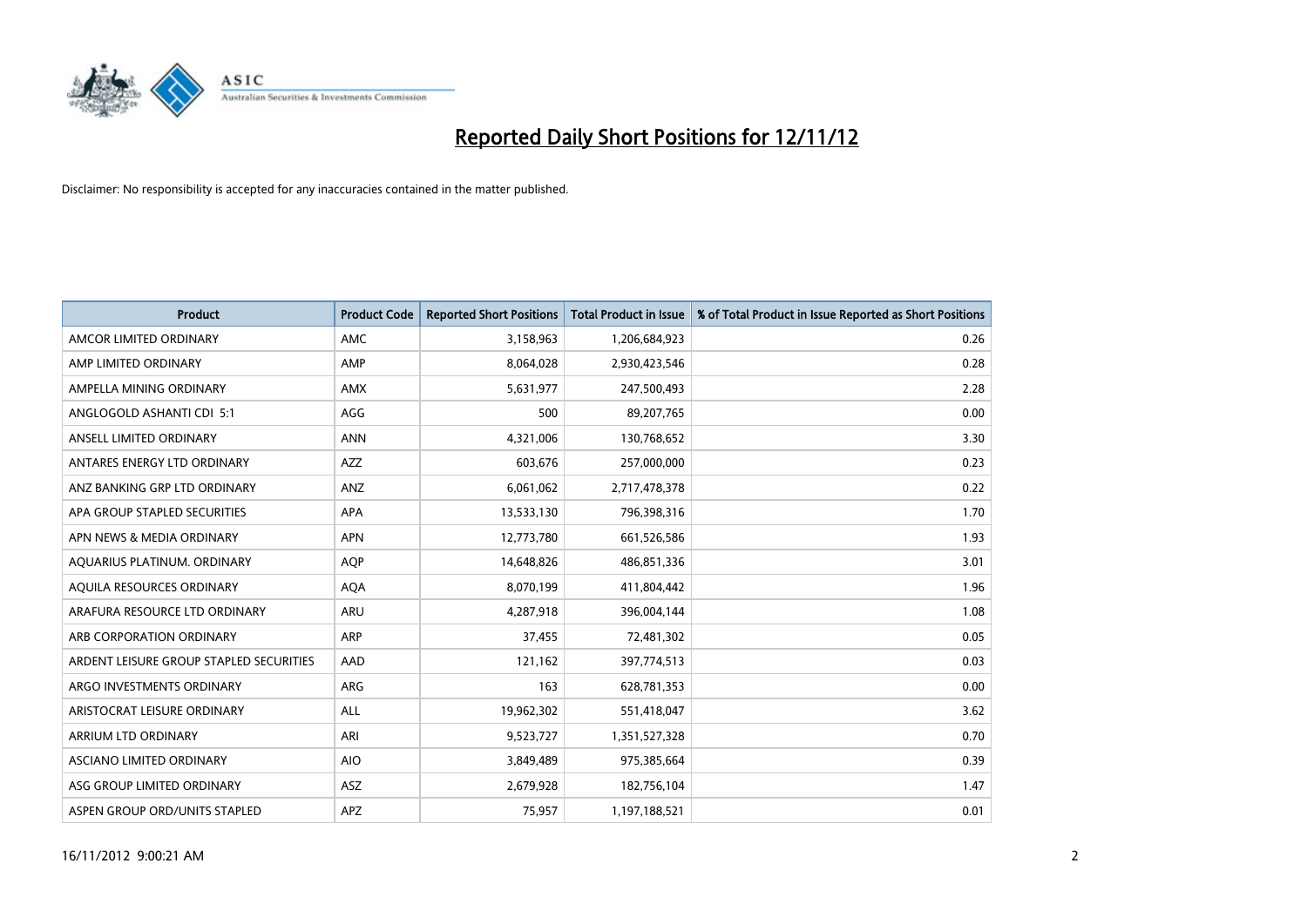

| <b>Product</b>                          | <b>Product Code</b> | <b>Reported Short Positions</b> | <b>Total Product in Issue</b> | % of Total Product in Issue Reported as Short Positions |
|-----------------------------------------|---------------------|---------------------------------|-------------------------------|---------------------------------------------------------|
| ASPIRE MINING LTD ORDINARY              | <b>AKM</b>          | 406.616                         | 620,594,556                   | 0.07                                                    |
| ASTRO JAP PROP GROUP STAPLED SECURITIES | AJA                 | 1,918                           | 58,445,002                    | 0.00                                                    |
| ASX LIMITED ORDINARY                    | <b>ASX</b>          | 3,311,718                       | 175,136,729                   | 1.89                                                    |
| ATLANTIC LIMITED ORDINARY               | ATI                 | 2,500                           | 154,757,339                   | 0.00                                                    |
| ATLAS IRON LIMITED ORDINARY             | AGO                 | 11,360,010                      | 904,805,993                   | 1.26                                                    |
| <b>AURORA OIL &amp; GAS ORDINARY</b>    | <b>AUT</b>          | 5,083,887                       | 447,885,778                   | 1.14                                                    |
| AUSDRILL LIMITED ORDINARY               | ASL                 | 5,542,774                       | 309,218,627                   | 1.79                                                    |
| <b>AUSENCO LIMITED ORDINARY</b>         | AAX                 | 785,257                         | 123,872,665                   | 0.63                                                    |
| <b>AUSTAL LIMITED ORDINARY</b>          | ASB                 | 359,605                         | 190,674,573                   | 0.19                                                    |
| AUSTIN ENGINEERING ORDINARY             | <b>ANG</b>          | 352,003                         | 72,314,403                    | 0.49                                                    |
| AUSTRALAND PROPERTY STAPLED SECURITY    | <b>ALZ</b>          | 523,972                         | 576,846,597                   | 0.09                                                    |
| AUSTRALIAN AGRICULT. ORDINARY           | AAC                 | 640,549                         | 312,905,085                   | 0.20                                                    |
| AUSTRALIAN INFRASTR, UNITS/ORDINARY     | <b>AIX</b>          | 1,841,739                       | 620,733,944                   | 0.30                                                    |
| AUSTRALIAN PHARM, ORDINARY              | API                 | 213,238                         | 488,115,883                   | 0.04                                                    |
| AVIENNINGS LIMITED ORDINARY             | AVI                 | 175,000                         | 274,588,694                   | 0.06                                                    |
| AWE LIMITED ORDINARY                    | <b>AWE</b>          | 3,399,726                       | 522,116,985                   | 0.65                                                    |
| AZIMUTH RES LTD ORDINARY                | <b>AZH</b>          | 1,160,390                       | 419,864,886                   | 0.28                                                    |
| BANDANNA ENERGY ORDINARY                | <b>BND</b>          | 10,039,569                      | 528,481,199                   | 1.90                                                    |
| BANK OF QUEENSLAND. ORDINARY            | <b>BOQ</b>          | 9,305,814                       | 308,797,224                   | 3.01                                                    |
| <b>BANNERMAN RESOURCES ORDINARY</b>     | <b>BMN</b>          | 42,766                          | 303,938,185                   | 0.01                                                    |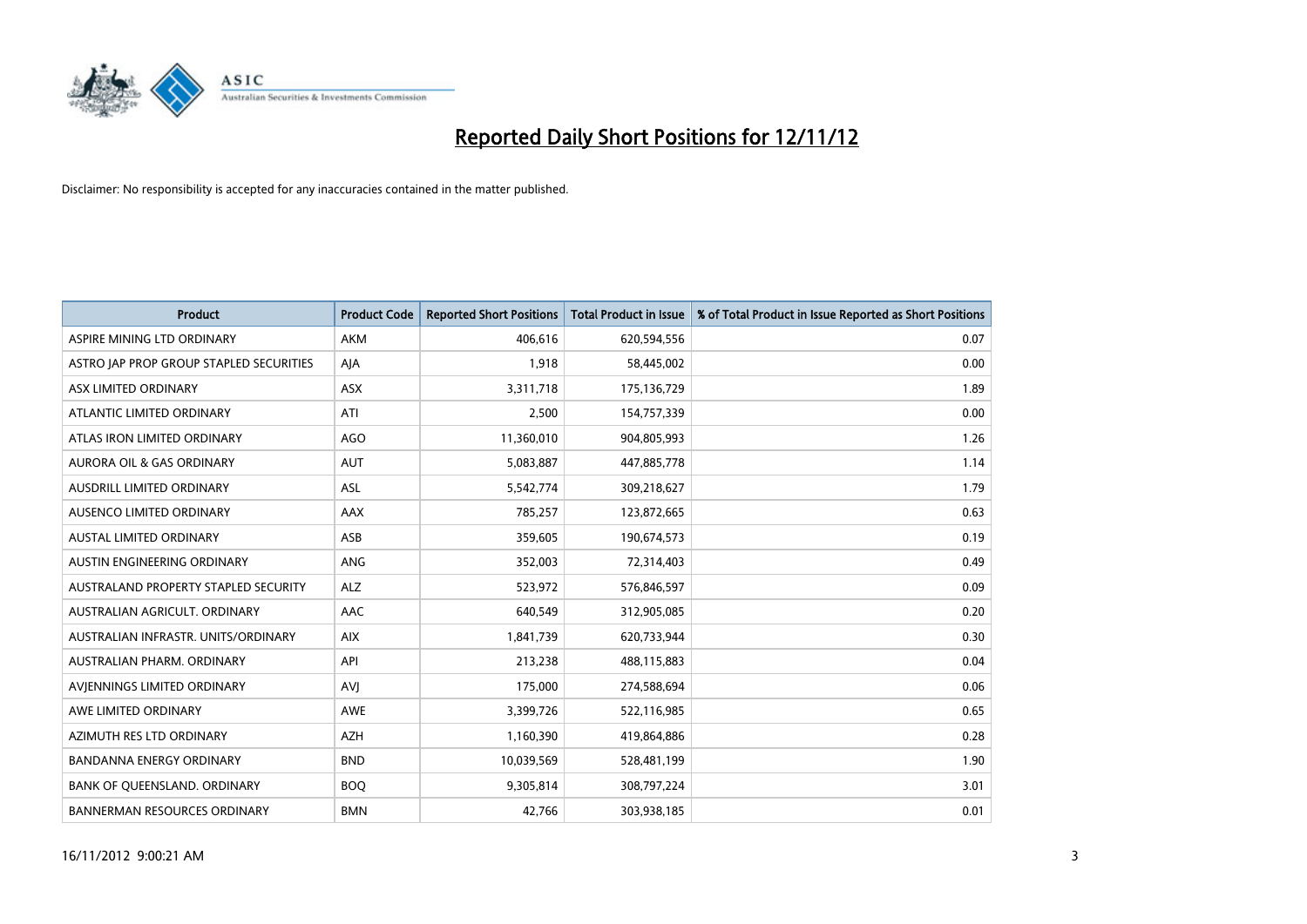

| <b>Product</b>                       | <b>Product Code</b> | <b>Reported Short Positions</b> | <b>Total Product in Issue</b> | % of Total Product in Issue Reported as Short Positions |
|--------------------------------------|---------------------|---------------------------------|-------------------------------|---------------------------------------------------------|
| <b>BASE RES LIMITED ORDINARY</b>     | <b>BSE</b>          | 463,722                         | 560,440,029                   | 0.08                                                    |
| <b>BATHURST RESOURCES ORDINARY</b>   | <b>BTU</b>          | 39,146,489                      | 697,247,997                   | 5.61                                                    |
| <b>BC IRON LIMITED ORDINARY</b>      | <b>BCI</b>          | 160,040                         | 103,861,000                   | 0.15                                                    |
| <b>BEACH ENERGY LIMITED ORDINARY</b> | <b>BPT</b>          | 24,875,812                      | 1,263,677,572                 | 1.97                                                    |
| BEADELL RESOURCE LTD ORDINARY        | <b>BDR</b>          | 14,022,420                      | 740,204,752                   | 1.89                                                    |
| BENDIGO AND ADELAIDE ORDINARY        | <b>BEN</b>          | 8,994,494                       | 402,290,277                   | 2.24                                                    |
| BERKELEY RESOURCES ORDINARY          | <b>BKY</b>          | 218,422                         | 179,393,273                   | 0.12                                                    |
| <b>BHP BILLITON LIMITED ORDINARY</b> | <b>BHP</b>          | 9,134,608                       | 3,211,691,105                 | 0.28                                                    |
| <b>BILLABONG ORDINARY</b>            | <b>BBG</b>          | 7,590,522                       | 478,944,292                   | 1.58                                                    |
| <b>BIOTA HOLDINGS ORDINARY</b>       | <b>BTA</b>          | 3,508,047                       | 187,402,755                   | 1.87                                                    |
| <b>BLACKTHORN RESOURCES ORDINARY</b> | <b>BTR</b>          | 150,206                         | 164,285,950                   | 0.09                                                    |
| BLUESCOPE STEEL LTD ORDINARY         | <b>BSL</b>          | 14,944,862                      | 3,349,185,247                 | 0.45                                                    |
| <b>BOART LONGYEAR ORDINARY</b>       | <b>BLY</b>          | 5,577,302                       | 461,163,412                   | 1.21                                                    |
| BORAL LIMITED, ORDINARY              | <b>BLD</b>          | 52,269,162                      | 766,235,816                   | 6.82                                                    |
| <b>BOUGAINVILLE COPPER ORDINARY</b>  | <b>BOC</b>          |                                 | 401,062,500                   | 0.00                                                    |
| BRADKEN LIMITED ORDINARY             | <b>BKN</b>          | 9,815,201                       | 169,240,662                   | 5.80                                                    |
| <b>BRAMBLES LIMITED ORDINARY</b>     | <b>BXB</b>          | 4,615,164                       | 1,555,257,301                 | 0.30                                                    |
| BREVILLE GROUP LTD ORDINARY          | <b>BRG</b>          | 1,030,654                       | 130,095,322                   | 0.79                                                    |
| <b>BRICKWORKS LIMITED ORDINARY</b>   | <b>BKW</b>          | 92,259                          | 147,818,132                   | 0.06                                                    |
| BROCKMAN MINING LTD ORDINARY         | <b>BCK</b>          | 91,872                          | 7,224,094,327                 | 0.00                                                    |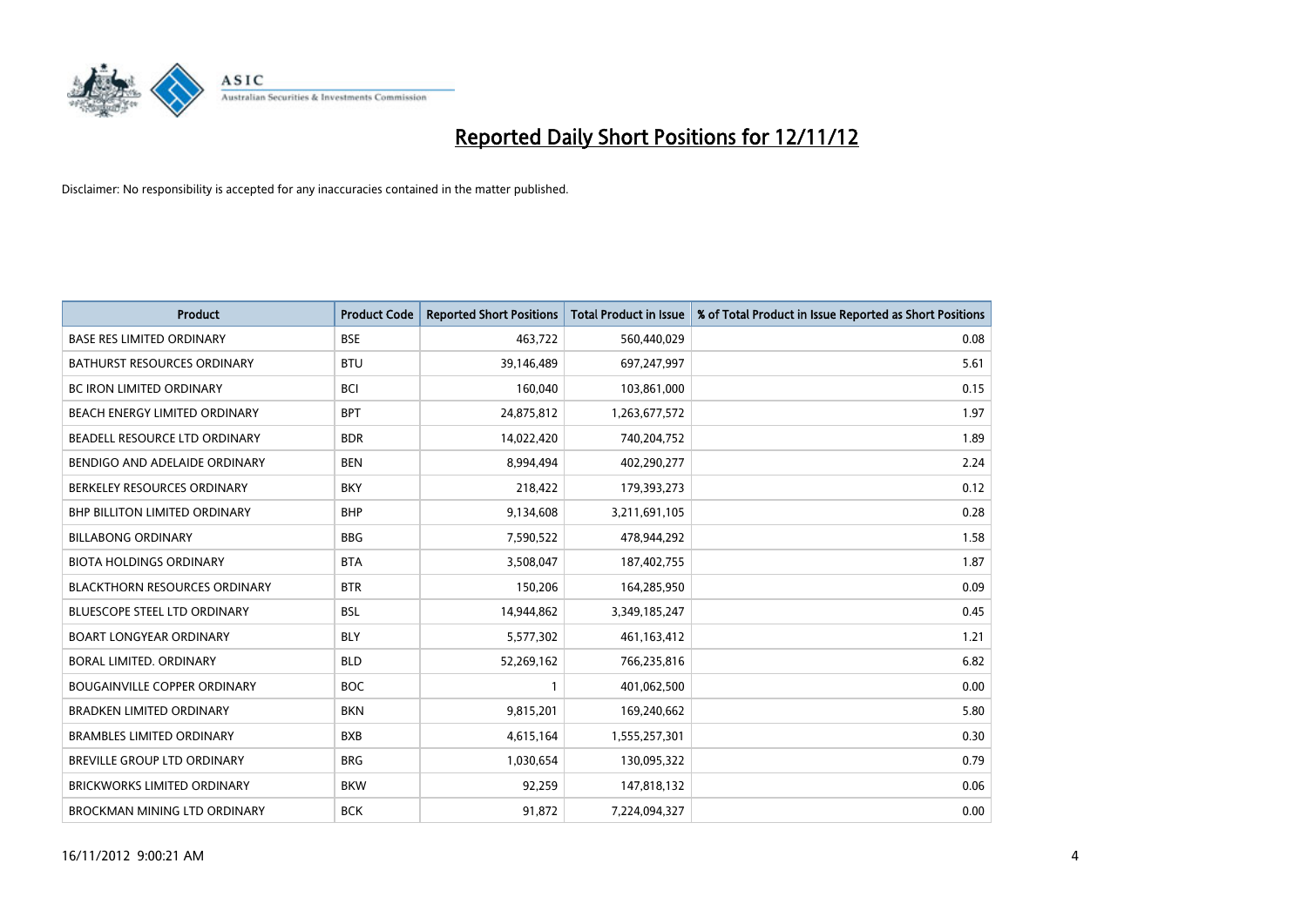

| <b>Product</b>                          | <b>Product Code</b> | <b>Reported Short Positions</b> | <b>Total Product in Issue</b> | % of Total Product in Issue Reported as Short Positions |
|-----------------------------------------|---------------------|---------------------------------|-------------------------------|---------------------------------------------------------|
| BT INVESTMENT MNGMNT ORDINARY           | <b>BTT</b>          | 277,316                         | 268,989,279                   | 0.10                                                    |
| <b>BURU ENERGY ORDINARY</b>             | <b>BRU</b>          | 10,089,405                      | 266,297,599                   | 3.79                                                    |
| <b>BWP TRUST ORDINARY UNITS</b>         | <b>BWP</b>          | 3,469,888                       | 533,645,790                   | 0.65                                                    |
| CABCHARGE AUSTRALIA ORDINARY            | CAB                 | 4,936,654                       | 120,430,683                   | 4.10                                                    |
| <b>CALIBRE GROUP LTD ORDINARY</b>       | <b>CGH</b>          | 369,146                         | 307,378,401                   | 0.12                                                    |
| CALTEX AUSTRALIA ORDINARY               | <b>CTX</b>          | 4,087,697                       | 270,000,000                   | 1.51                                                    |
| CAPE LAMBERT RES LTD ORDINARY           | <b>CFE</b>          | 771.506                         | 689,108,792                   | 0.11                                                    |
| CARABELLA RES LTD ORDINARY              | <b>CLR</b>          | 76,079                          | 133,642,797                   | 0.06                                                    |
| <b>CARBON ENERGY ORDINARY</b>           | <b>CNX</b>          | 48,071                          | 776,306,566                   | 0.01                                                    |
| <b>CARDNO LIMITED ORDINARY</b>          | <b>CDD</b>          | 5,592,389                       | 139,180,293                   | 4.02                                                    |
| CARNARVON PETROLEUM ORDINARY            | <b>CVN</b>          | 3,390,471                       | 858,516,667                   | 0.39                                                    |
| CARSALES.COM LTD ORDINARY               | <b>CRZ</b>          | 9,770,096                       | 235,162,628                   | 4.15                                                    |
| CEDAR WOODS PROP. ORDINARY              | <b>CWP</b>          | 5,001                           | 73,047,793                    | 0.01                                                    |
| CENTRO RETAIL AUST ORD/UNIT STAPLED SEC | <b>CRF</b>          | 2,255,642                       | 1,427,391,696                 | 0.16                                                    |
| <b>CERAMIC FUEL CELLS ORDINARY</b>      | <b>CFU</b>          | 275                             | 1,559,231,320                 | 0.00                                                    |
| CFS RETAIL TRUST GRP STAPLED SECURITIES | <b>CFX</b>          | 39,943,908                      | 2,828,495,659                 | 1.41                                                    |
| CHALLENGER DIV.PRO. STAPLED UNITS       | <b>CDI</b>          | 4,519                           | 214,101,013                   | 0.00                                                    |
| CHALLENGER INFRAST. STAPLED UNITS       | <b>CIF</b>          | 876,762                         | 316,223,785                   | 0.28                                                    |
| <b>CHALLENGER LIMITED ORDINARY</b>      | <b>CGF</b>          | 7,694,112                       | 544,652,710                   | 1.41                                                    |
| CHARTER HALL GROUP STAPLED US PROHIBIT. | <b>CHC</b>          | 342.579                         | 298,684,347                   | 0.11                                                    |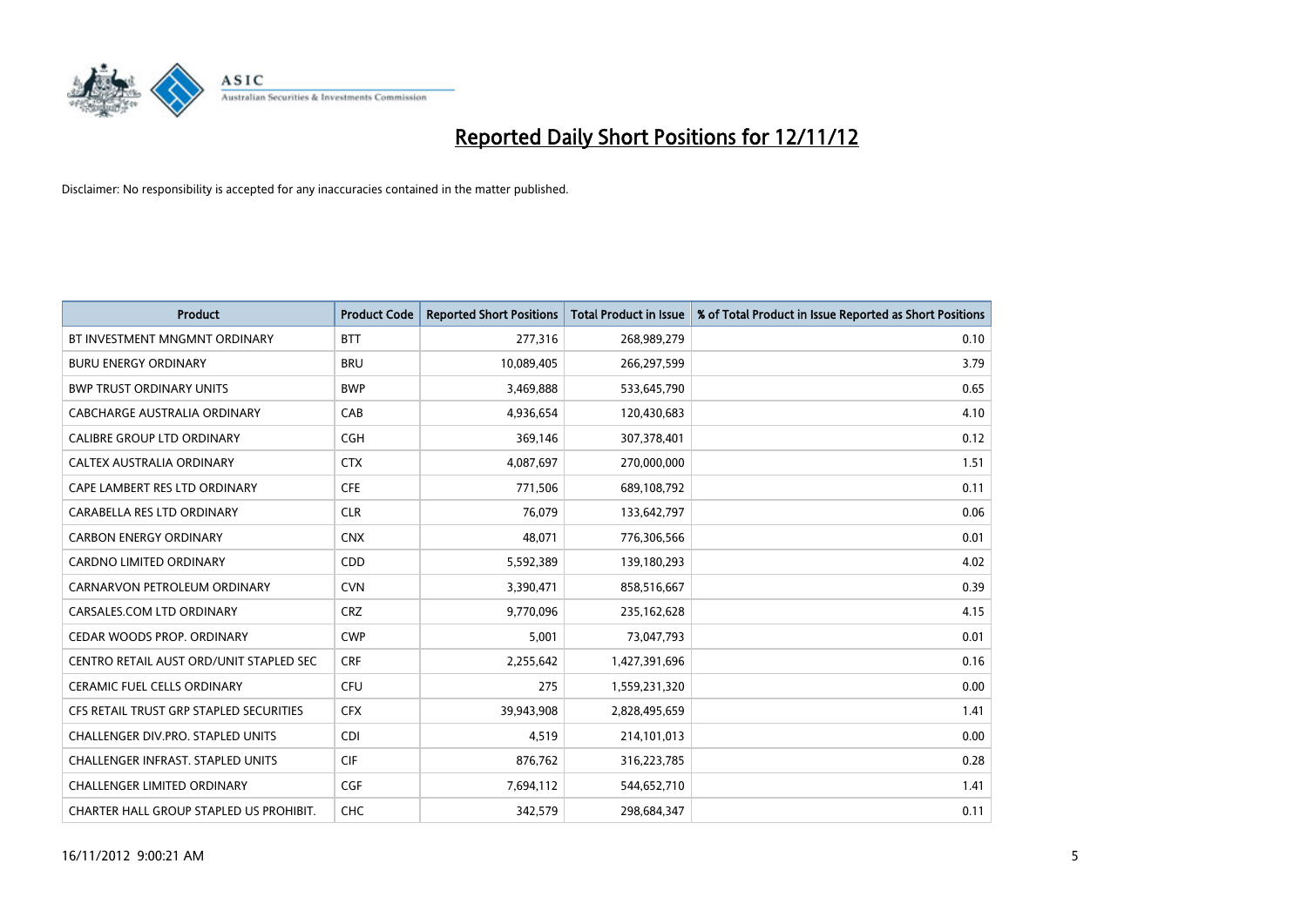

| <b>Product</b>                          | <b>Product Code</b> | <b>Reported Short Positions</b> | <b>Total Product in Issue</b> | % of Total Product in Issue Reported as Short Positions |
|-----------------------------------------|---------------------|---------------------------------|-------------------------------|---------------------------------------------------------|
| <b>CHARTER HALL RETAIL UNITS</b>        | <b>CQR</b>          | 870,264                         | 328,614,171                   | 0.26                                                    |
| <b>CHORUS LIMITED ORDINARY</b>          | <b>CNU</b>          | 983,281                         | 385,082,123                   | 0.26                                                    |
| CITIGOLD CORP LTD ORDINARY              | <b>CTO</b>          | 1,363,288                       | 1,238,622,051                 | 0.11                                                    |
| <b>CLOUGH LIMITED ORDINARY</b>          | <b>CLO</b>          | 125,121                         | 775,217,407                   | 0.02                                                    |
| <b>CNPR GRP UNITS/ORD STAPLED</b>       | <b>CNP</b>          | 2,537                           | 972,414,514                   | 0.00                                                    |
| COAL OF AFRICA LTD ORDINARY             | <b>CZA</b>          | 90,137                          | 800,951,034                   | 0.01                                                    |
| <b>COALSPUR MINES LTD ORDINARY</b>      | <b>CPL</b>          | 14,121,320                      | 620,729,899                   | 2.27                                                    |
| COCA-COLA AMATIL ORDINARY               | <b>CCL</b>          | 3,422,337                       | 762,133,414                   | 0.45                                                    |
| COCHLEAR LIMITED ORDINARY               | <b>COH</b>          | 4,794,331                       | 57,024,528                    | 8.41                                                    |
| <b>COCKATOO COAL ORDINARY</b>           | <b>COK</b>          | 15,074,945                      | 1,016,746,908                 | 1.48                                                    |
| CODAN LIMITED ORDINARY                  | <b>CDA</b>          | 15,301                          | 176,862,573                   | 0.01                                                    |
| <b>COLLINS FOODS LTD ORDINARY</b>       | <b>CKF</b>          | 23,670                          | 93,000,003                    | 0.03                                                    |
| COMMONWEALTH BANK, ORDINARY             | <b>CBA</b>          | 18,049,178                      | 1,609,180,841                 | 1.12                                                    |
| <b>COMMONWEALTH PROP ORDINARY UNITS</b> | <b>CPA</b>          | 16,757,727                      | 2,347,003,413                 | 0.71                                                    |
| <b>COMPASS RESOURCES ORDINARY</b>       | <b>CMR</b>          | 7,472                           | 1,403,744,100                 | 0.00                                                    |
| COMPUTERSHARE LTD ORDINARY              | <b>CPU</b>          | 11,024,665                      | 555,664,059                   | 1.98                                                    |
| CONTINENTAL COAL LTD ORDINARY           | CCC                 | 983                             | 473,061,772                   | 0.00                                                    |
| COOPER ENERGY LTD ORDINARY              | <b>COE</b>          | 256,504                         | 328,694,257                   | 0.08                                                    |
| <b>CORP TRAVEL LIMITED ORDINARY</b>     | <b>CTD</b>          | 134,863                         | 74,971,020                    | 0.18                                                    |
| <b>CREDIT CORP GROUP ORDINARY</b>       | CCP                 | 39,619                          | 45,932,899                    | 0.09                                                    |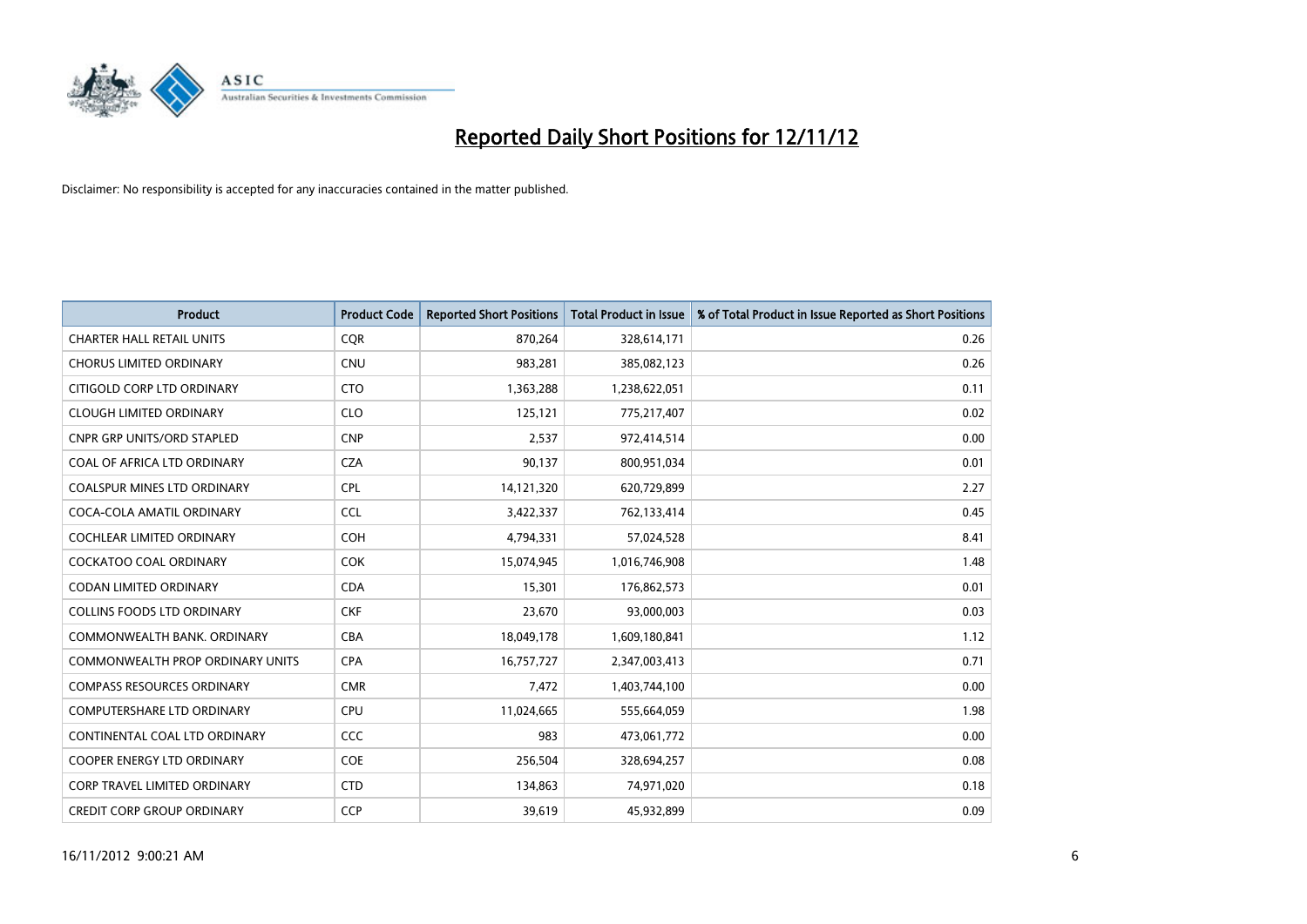

| <b>Product</b>                          | <b>Product Code</b> | <b>Reported Short Positions</b> | <b>Total Product in Issue</b> | % of Total Product in Issue Reported as Short Positions |
|-----------------------------------------|---------------------|---------------------------------|-------------------------------|---------------------------------------------------------|
| <b>CROMWELL PROP STAPLED SECURITIES</b> | <b>CMW</b>          | 374,870                         | 1,222,114,479                 | 0.03                                                    |
| <b>CROWN LIMITED ORDINARY</b>           | <b>CWN</b>          | 6,125,681                       | 728,394,185                   | 0.84                                                    |
| <b>CSG LIMITED ORDINARY</b>             | CSV                 | 911,861                         | 282,567,499                   | 0.32                                                    |
| <b>CSL LIMITED ORDINARY</b>             | <b>CSL</b>          | 2,815,029                       | 502,281,464                   | 0.56                                                    |
| <b>CSR LIMITED ORDINARY</b>             | <b>CSR</b>          | 39,900,556                      | 506,000,315                   | 7.89                                                    |
| <b>CUDECO LIMITED ORDINARY</b>          | CDU                 | 3,967,526                       | 188,343,961                   | 2.11                                                    |
| DART ENERGY LTD ORDINARY                | <b>DTE</b>          | 16,778,672                      | 812,965,406                   | 2.06                                                    |
| DAVID JONES LIMITED ORDINARY            | <b>DJS</b>          | 51,301,241                      | 531,788,775                   | 9.65                                                    |
| DECMIL GROUP LIMITED ORDINARY           | <b>DCG</b>          | 394,869                         | 168,203,219                   | 0.23                                                    |
| DEVINE LIMITED ORDINARY                 | <b>DVN</b>          | 254,481                         | 158,730,556                   | 0.16                                                    |
| DEXUS PROPERTY GROUP STAPLED UNITS      | <b>DXS</b>          | 11,197,426                      | 4,839,024,176                 | 0.23                                                    |
| DISCOVERY METALS LTD ORDINARY           | <b>DML</b>          | 5,154,600                       | 486,986,451                   | 1.06                                                    |
| DORAY MINERALS LTD ORDINARY             | <b>DRM</b>          | 51,827                          | 139,200,101                   | 0.04                                                    |
| DOWNER EDI LIMITED ORDINARY             | <b>DOW</b>          | 11,037,770                      | 429,100,296                   | 2.57                                                    |
| DRILLSEARCH ENERGY ORDINARY             | <b>DLS</b>          | 1,322,583                       | 386,468,803                   | 0.34                                                    |
| DUET GROUP STAPLED US PROHIBIT.         | <b>DUE</b>          | 6,052,440                       | 1,116,638,606                 | 0.54                                                    |
| <b>DULUXGROUP LIMITED ORDINARY</b>      | <b>DLX</b>          | 8,894,040                       | 368,984,902                   | 2.41                                                    |
| ECHO ENTERTAINMENT ORDINARY             | <b>EGP</b>          | 11,812,604                      | 825,672,730                   | 1.43                                                    |
| ELDERS LIMITED ORDINARY                 | <b>ELD</b>          | 17,204,589                      | 448,598,480                   | 3.84                                                    |
| ELEMENTAL MINERALS ORDINARY             | <b>ELM</b>          | 359,872                         | 243,614,280                   | 0.15                                                    |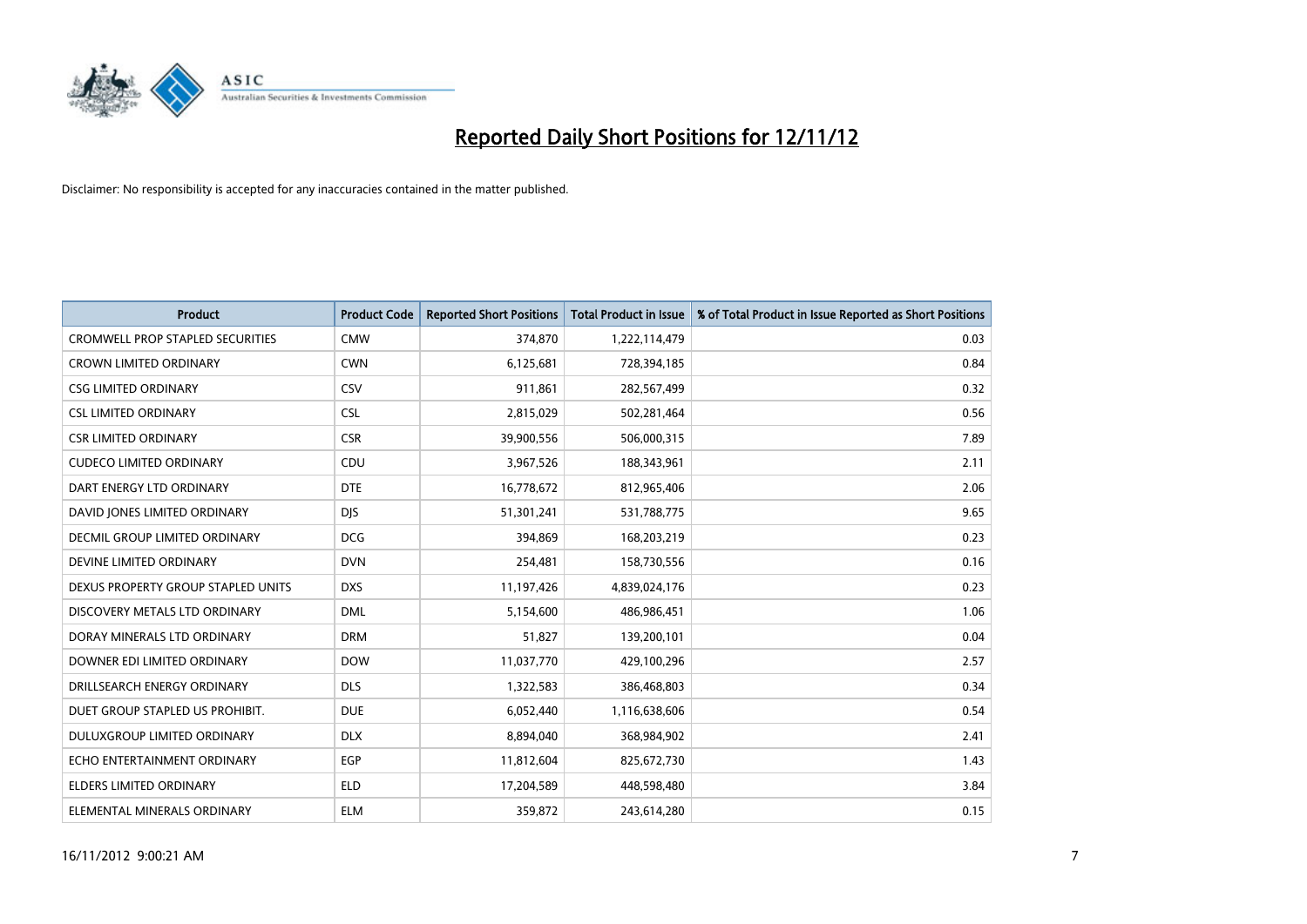

| <b>Product</b>                        | <b>Product Code</b> | <b>Reported Short Positions</b> | <b>Total Product in Issue</b> | % of Total Product in Issue Reported as Short Positions |
|---------------------------------------|---------------------|---------------------------------|-------------------------------|---------------------------------------------------------|
| ELEMENTOS LIMITED ORDINARY            | <b>ELT</b>          | 16                              | 148,290,347                   | 0.00                                                    |
| <b>EMECO HOLDINGS ORDINARY</b>        | <b>EHL</b>          | 6,574,400                       | 625,904,712                   | 1.05                                                    |
| <b>ENDEAVOUR MIN CORP CDI 1:1</b>     | <b>EVR</b>          | 191,430                         | 124,161,564                   | 0.15                                                    |
| ENERGY RESOURCES ORDINARY 'A'         | ERA                 | 7,383,334                       | 517,725,062                   | 1.43                                                    |
| <b>ENERGY WORLD CORPOR, ORDINARY</b>  | <b>EWC</b>          | 21,700,363                      | 1,734,166,672                 | 1.25                                                    |
| ENVESTRA LIMITED ORDINARY             | <b>ENV</b>          | 15,753,560                      | 1,603,333,497                 | 0.98                                                    |
| EQUATORIAL RES LTD ORDINARY           | <b>EQX</b>          | 110,950                         | 117,235,353                   | 0.09                                                    |
| EVOLUTION MINING LTD ORDINARY         | <b>EVN</b>          | 3,284,021                       | 707,942,989                   | 0.46                                                    |
| FAIRFAX MEDIA LTD ORDINARY            | <b>FXI</b>          | 385,125,071                     | 2,351,955,725                 | 16.37                                                   |
| <b>FAR LTD ORDINARY</b>               | FAR                 | 21,000,000                      | 2,499,846,742                 | 0.84                                                    |
| FISHER & PAYKEL H. ORDINARY           | <b>FPH</b>          | 34,877                          | 538,095,634                   | 0.01                                                    |
| FKP PROPERTY GROUP STAPLED SECURITIES | <b>FKP</b>          | 52,099,490                      | 2,251,016,386                 | 2.31                                                    |
| FLEETWOOD CORP ORDINARY               | <b>FWD</b>          | 1,566,941                       | 60,000,126                    | 2.61                                                    |
| FLETCHER BUILDING ORDINARY            | <b>FBU</b>          | 9,216,320                       | 684,793,538                   | 1.35                                                    |
| <b>FLEXIGROUP LIMITED ORDINARY</b>    | <b>FXL</b>          | 197,358                         | 286,986,003                   | 0.07                                                    |
| FLIGHT CENTRE ORDINARY                | <b>FLT</b>          | 12,397,982                      | 100,154,646                   | 12.38                                                   |
| FLINDERS MINES LTD ORDINARY           | <b>FMS</b>          | 726,108                         | 1,821,300,404                 | 0.04                                                    |
| FOCUS MINERALS LTD ORDINARY           | <b>FML</b>          | 175,658                         | 4,320,773,701                 | 0.00                                                    |
| <b>FORGE GROUP LIMITED ORDINARY</b>   | FGE                 | 427,394                         | 86,169,014                    | 0.50                                                    |
| FORTESCUE METALS GRP ORDINARY         | <b>FMG</b>          | 208,167,621                     | 3,113,798,659                 | 6.69                                                    |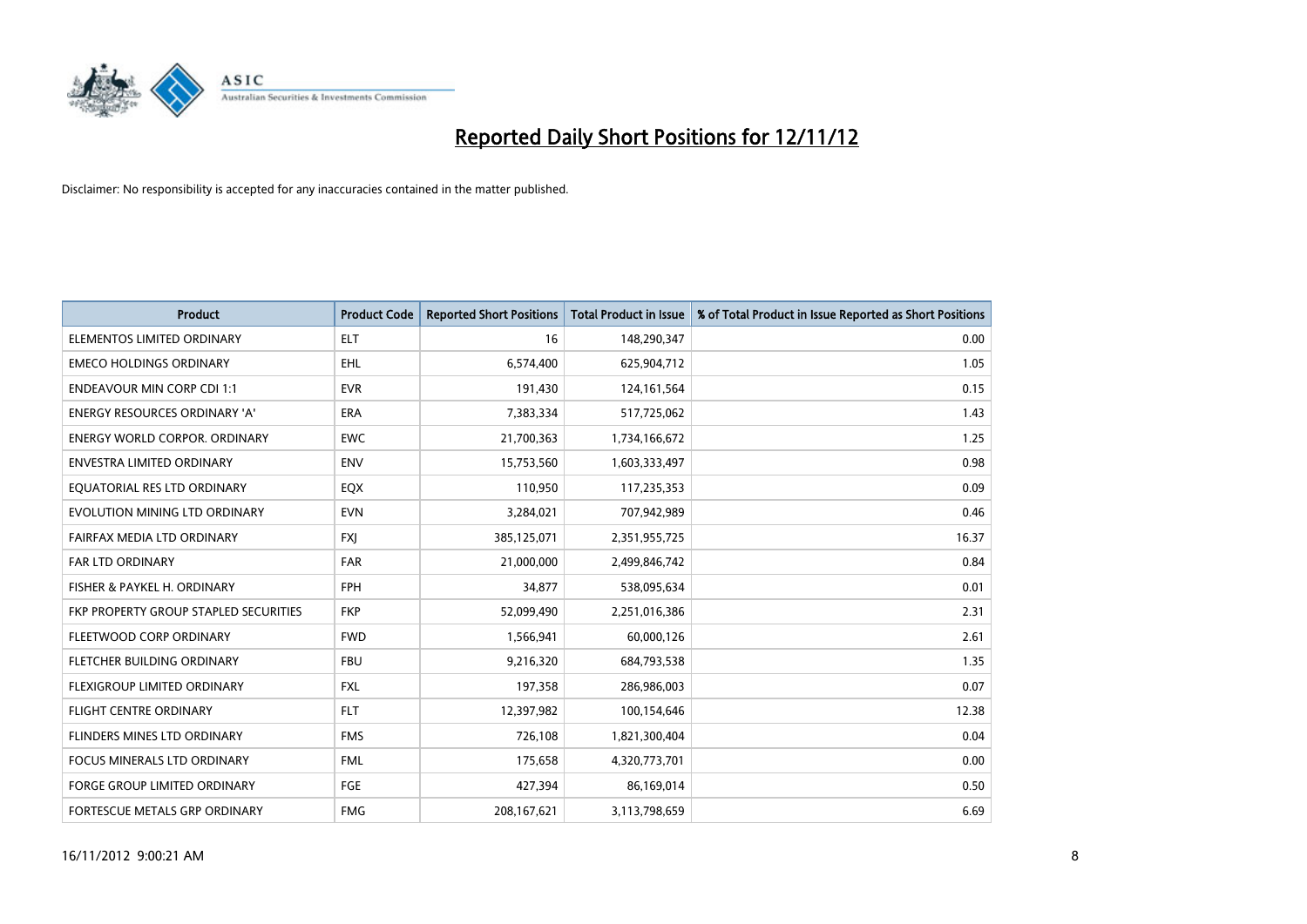

| <b>Product</b>                            | <b>Product Code</b> | <b>Reported Short Positions</b> | <b>Total Product in Issue</b> | % of Total Product in Issue Reported as Short Positions |
|-------------------------------------------|---------------------|---------------------------------|-------------------------------|---------------------------------------------------------|
| <b>G.U.D. HOLDINGS ORDINARY</b>           | GUD                 | 1,693,819                       | 71,341,319                    | 2.37                                                    |
| <b>G8 EDUCATION LIMITED ORDINARY</b>      | <b>GEM</b>          | 48,831                          | 236,093,926                   | 0.02                                                    |
| <b>GALAXY RESOURCES ORDINARY</b>          | <b>GXY</b>          | 2,722,383                       | 536,359,341                   | 0.51                                                    |
| <b>GENETIC TECHNOLOGIES ORDINARY</b>      | <b>GTG</b>          | 1,364,100                       | 474,971,819                   | 0.29                                                    |
| <b>GEODYNAMICS LIMITED ORDINARY</b>       | GDY                 | 850                             | 406,452,608                   | 0.00                                                    |
| <b>GINDALBIE METALS LTD ORDINARY</b>      | <b>GBG</b>          | 60,044,350                      | 1,247,487,454                 | 4.81                                                    |
| <b>GLOBAL MINING ORDINARY</b>             | <b>GMI</b>          | 170                             | 181,898,994                   | 0.00                                                    |
| <b>GOODMAN FIELDER, ORDINARY</b>          | <b>GFF</b>          | 30,909,999                      | 1,955,559,207                 | 1.58                                                    |
| <b>GOODMAN GROUP STAPLED US PROHIBIT.</b> | <b>GMG</b>          | 13,706,753                      | 1,607,563,604                 | 0.85                                                    |
| <b>GPT GROUP STAPLED SEC.</b>             | <b>GPT</b>          | 7,777,790                       | 1,766,785,075                 | 0.44                                                    |
| <b>GRAINCORP LIMITED A CLASS ORDINARY</b> | <b>GNC</b>          | 1,643,429                       | 228,241,481                   | 0.72                                                    |
| <b>GRANGE RESOURCES. ORDINARY</b>         | <b>GRR</b>          | 2,079,231                       | 1,155,487,102                 | 0.18                                                    |
| <b>GREENLAND MIN EN LTD ORDINARY</b>      | GGG                 | 4,437,853                       | 567,912,409                   | 0.78                                                    |
| <b>GRYPHON MINERALS LTD ORDINARY</b>      | GRY                 | 19,014,088                      | 348,264,983                   | 5.46                                                    |
| <b>GUILDFORD COAL LTD ORDINARY</b>        | <b>GUF</b>          | 1,667,952                       | 521,046,899                   | 0.32                                                    |
| <b>GUNNS LIMITED ORDINARY</b>             | <b>GNS</b>          | 51,528,090                      | 848,401,559                   | 6.07                                                    |
| <b>GWA GROUP LTD ORDINARY</b>             | <b>GWA</b>          | 12,608,012                      | 304,706,899                   | 4.14                                                    |
| <b>HARVEY NORMAN ORDINARY</b>             | <b>HVN</b>          | 106,840,641                     | 1,062,316,784                 | 10.06                                                   |
| HASTIE GROUP LIMITED ORDINARY             | <b>HST</b>          | 233,914                         | 137,353,504                   | 0.17                                                    |
| HASTINGS DIVERSIFIED STAPLED SECURITY     | <b>HDF</b>          | 373,959                         | 560,324,158                   | 0.07                                                    |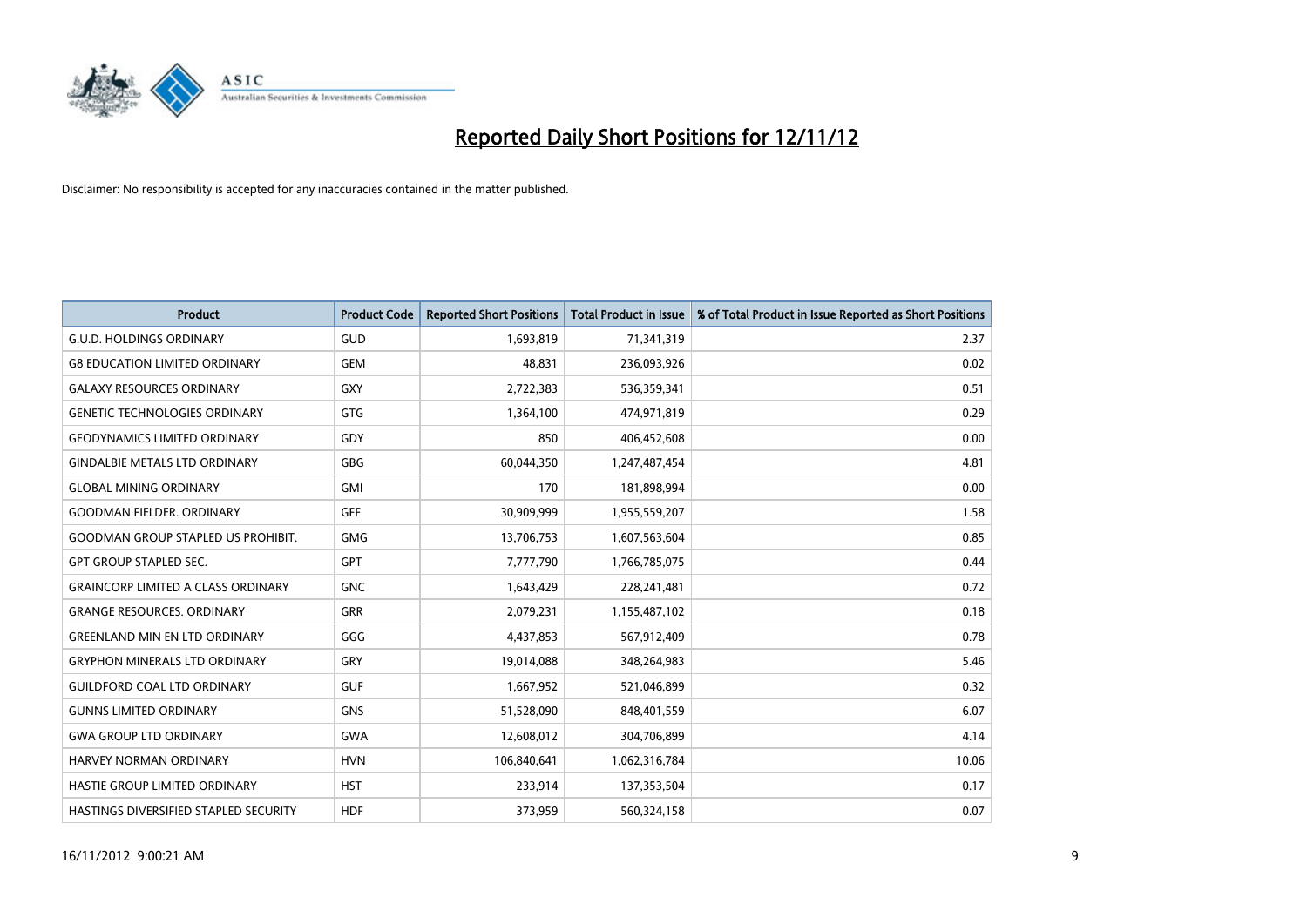

| <b>Product</b>                                | <b>Product Code</b> | <b>Reported Short Positions</b> | <b>Total Product in Issue</b> | % of Total Product in Issue Reported as Short Positions |
|-----------------------------------------------|---------------------|---------------------------------|-------------------------------|---------------------------------------------------------|
| <b>HENDERSON GROUP CDI 1:1</b>                | <b>HGG</b>          | 1,177,204                       | 703,813,556                   | 0.17                                                    |
| HFA HOLDINGS LIMITED ORDINARY                 | <b>HFA</b>          | 3,809                           | 117,332,831                   | 0.00                                                    |
| HILLGROVE RES LTD ORDINARY                    | <b>HGO</b>          | 3,355,427                       | 1,022,760,221                 | 0.33                                                    |
| HILLS HOLDINGS LTD ORDINARY                   | <b>HIL</b>          | 3,666,476                       | 246,500,444                   | 1.49                                                    |
| HORIZON OIL LIMITED ORDINARY                  | <b>HZN</b>          | 33,057,754                      | 1,130,811,515                 | 2.92                                                    |
| <b>ICON ENERGY LIMITED ORDINARY</b>           | <b>ICN</b>          | 72                              | 469,301,394                   | 0.00                                                    |
| <b>IINET LIMITED ORDINARY</b>                 | <b>IIN</b>          | 55,000                          | 161,238,847                   | 0.03                                                    |
| <b>ILUKA RESOURCES ORDINARY</b>               | ILU                 | 54,938,531                      | 418,700,517                   | 13.12                                                   |
| <b>IMDEX LIMITED ORDINARY</b>                 | <b>IMD</b>          | 1,892,863                       | 210,473,188                   | 0.90                                                    |
| <b>INCITEC PIVOT ORDINARY</b>                 | IPL                 | 9,788,027                       | 1,628,730,107                 | 0.60                                                    |
| <b>INDEPENDENCE GROUP ORDINARY</b>            | <b>IGO</b>          | 6,363,462                       | 232,882,535                   | 2.73                                                    |
| <b>INDOPHIL RESOURCES ORDINARY</b>            | <b>IRN</b>          | 535,040                         | 1,203,146,194                 | 0.04                                                    |
| <b>INDUSTREA LIMITED ORDINARY</b>             | IDL                 | 7,761,660                       | 370,268,218                   | 2.10                                                    |
| <b>INFIGEN ENERGY STAPLED SECURITIES</b>      | <b>IFN</b>          | 3,437,129                       | 762,265,972                   | 0.45                                                    |
| <b>INSURANCE AUSTRALIA ORDINARY</b>           | IAG                 | 8,402,625                       | 2,079,034,021                 | 0.40                                                    |
| <b>INTEGRA MINING LTD, ORDINARY</b>           | <b>IGR</b>          | 1,847,578                       | 934,440,899                   | 0.20                                                    |
| <b>INTREPID MINES ORDINARY</b>                | <b>IAU</b>          | 8,279,758                       | 553,802,270                   | 1.50                                                    |
| <b>INVESTA OFFICE FUND STAPLED SECURITIES</b> | <b>IOF</b>          | 2,332,745                       | 614,047,458                   | 0.38                                                    |
| <b>INVOCARE LIMITED ORDINARY</b>              | <b>IVC</b>          | 3,443,230                       | 110,030,298                   | 3.13                                                    |
| <b>ION LIMITED ORDINARY</b>                   | <b>ION</b>          | 164,453                         | 256,365,105                   | 0.06                                                    |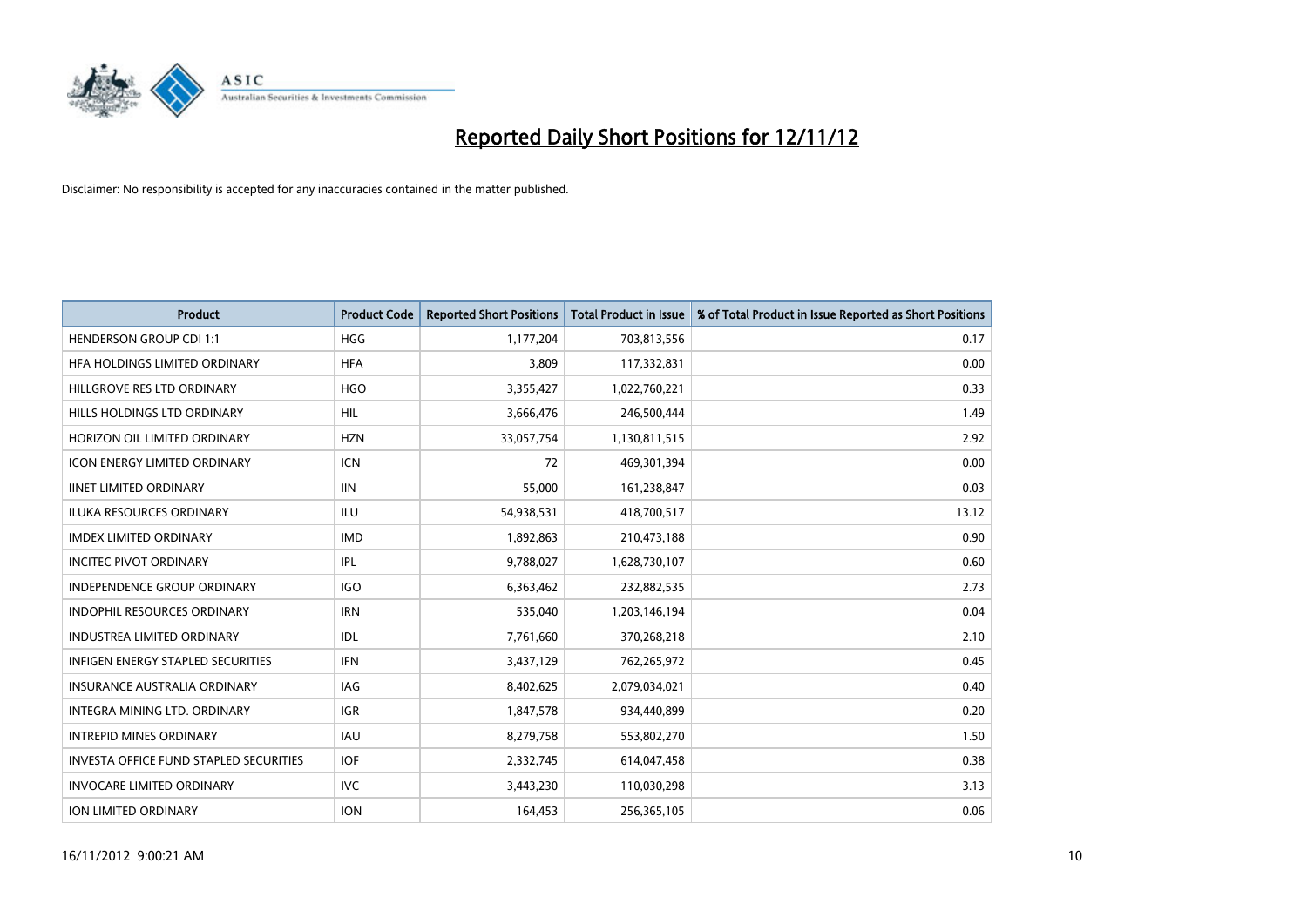

| <b>Product</b>                                  | <b>Product Code</b> | <b>Reported Short Positions</b> | <b>Total Product in Issue</b> | % of Total Product in Issue Reported as Short Positions |
|-------------------------------------------------|---------------------|---------------------------------|-------------------------------|---------------------------------------------------------|
| <b>IOOF HOLDINGS LTD ORDINARY</b>               | IFL.                | 1,408,084                       | 229,794,395                   | 0.61                                                    |
| <b>IRESS LIMITED ORDINARY</b>                   | <b>IRE</b>          | 2,085,404                       | 128,620,231                   | 1.62                                                    |
| <b>IRON ORE HOLDINGS ORDINARY</b>               | <b>IOH</b>          | 39,352                          | 161,174,005                   | 0.02                                                    |
| ISHARES GLOBAL 100 CDI 1:1                      | <b>IOO</b>          | 673                             | 10,600,000                    | 0.01                                                    |
| <b>ISHARES MSCI EAFE CDI 1:1</b>                | <b>IVE</b>          | 256                             | 590,400,000                   | 0.00                                                    |
| ISHARES MSCI EM MKTS CDI 1:1                    | <b>IEM</b>          | 1,803                           | 425,700,000                   | 0.00                                                    |
| ISHARES S&P EU 350 CDI 1:1                      | IEU                 | 378                             | 50,800,000                    | 0.00                                                    |
| <b>IVANHOE AUSTRALIA ORDINARY</b>               | <b>IVA</b>          | 1,763,942                       | 555,583,643                   | 0.32                                                    |
| <b>JAMES HARDIE INDUST CHESS DEPOSITARY INT</b> | <b>IHX</b>          | 8,506,975                       | 439,580,130                   | 1.94                                                    |
| <b>JB HI-FI LIMITED ORDINARY</b>                | <b>IBH</b>          | 21,302,714                      | 98,850,643                    | 21.55                                                   |
| KAGARA LTD ORDINARY                             | KZL                 | 3,000,013                       | 798,953,117                   | 0.38                                                    |
| KANGAROO RES LTD ORDINARY                       | <b>KRL</b>          | 191,687                         | 3,434,430,012                 | 0.01                                                    |
| KAROON GAS AUSTRALIA ORDINARY                   | <b>KAR</b>          | 418,330                         | 221,420,769                   | 0.19                                                    |
| KATHMANDU HOLD LTD ORDINARY                     | <b>KMD</b>          | 751,609                         | 200,165,940                   | 0.38                                                    |
| <b>KBL MINING LIMITED ORDINARY</b>              | <b>KBL</b>          | 1,820                           | 292,335,629                   | 0.00                                                    |
| <b>KENTOR GOLD LIMITED ORDINARY</b>             | KGL                 | 275                             | 140,040,563                   | 0.00                                                    |
| KINGSGATE CONSOLID. ORDINARY                    | <b>KCN</b>          | 8,010,472                       | 151,828,173                   | 5.28                                                    |
| KINGSROSE MINING LTD ORDINARY                   | <b>KRM</b>          | 65,472                          | 290,111,217                   | 0.02                                                    |
| LEIGHTON HOLDINGS ORDINARY                      | LEI                 | 11,171,480                      | 337,164,188                   | 3.31                                                    |
| LEND LEASE GROUP UNIT/ORD STAPLED               | LLC                 | 4,434,824                       | 574,351,883                   | 0.77                                                    |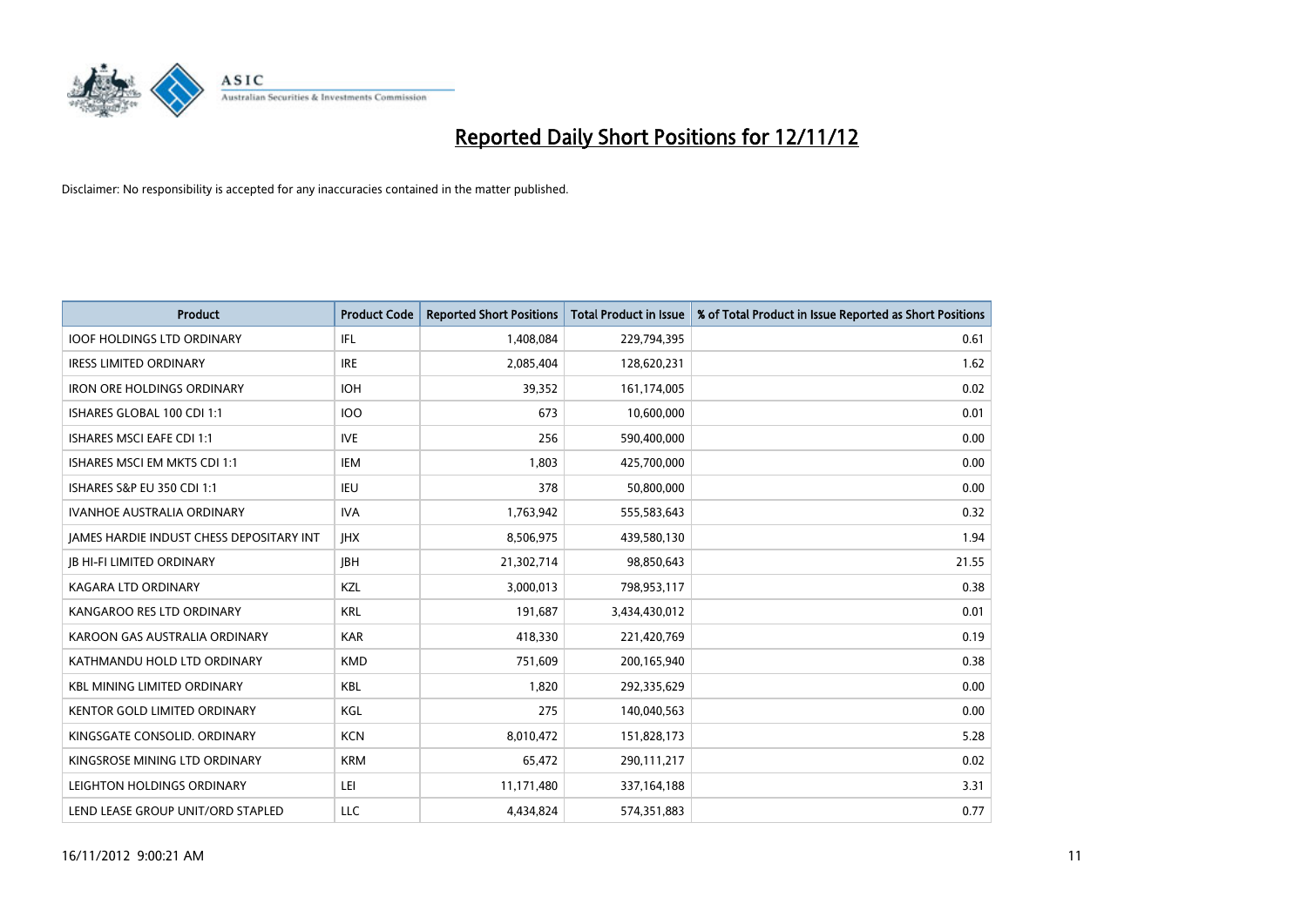

| <b>Product</b>                        | <b>Product Code</b> | <b>Reported Short Positions</b> | <b>Total Product in Issue</b> | % of Total Product in Issue Reported as Short Positions |
|---------------------------------------|---------------------|---------------------------------|-------------------------------|---------------------------------------------------------|
| LINC ENERGY LTD ORDINARY              | <b>LNC</b>          | 27,892,537                      | 504,487,631                   | 5.53                                                    |
| LIQUEFIED NATURAL ORDINARY            | LNG                 | 272,800                         | 267,699,015                   | 0.10                                                    |
| LYCOPODIUM LIMITED ORDINARY           | LYL                 | 122                             | 38,755,103                    | 0.00                                                    |
| LYNAS CORPORATION ORDINARY            | <b>LYC</b>          | 216,518,002                     | 1,716,159,363                 | 12.62                                                   |
| M2 TELECOMMUNICATION ORDINARY         | <b>MTU</b>          | 6,231,481                       | 157,891,251                   | 3.95                                                    |
| <b>MACMAHON HOLDINGS ORDINARY</b>     | <b>MAH</b>          | 7,214,979                       | 757,017,561                   | 0.95                                                    |
| MACQ ATLAS ROADS GRP ORDINARY STAPLED | <b>MOA</b>          | 4,442,881                       | 478,531,436                   | 0.93                                                    |
| MACQUARIE GROUP LTD ORDINARY          | <b>MOG</b>          | 7,594,332                       | 338,976,257                   | 2.24                                                    |
| MAGELLAN FIN GRP LTD ORDINARY         | <b>MFG</b>          | 1,144                           | 152,558,341                   | 0.00                                                    |
| <b>MARENGO MINING ORDINARY</b>        | <b>MGO</b>          | 34,050                          | 1,137,720,551                 | 0.00                                                    |
| <b>MATRIX C &amp; E LTD ORDINARY</b>  | <b>MCE</b>          | 3,975,412                       | 94,555,428                    | 4.20                                                    |
| <b>MAVERICK DRILLING ORDINARY</b>     | <b>MAD</b>          | 2,936,104                       | 452,726,751                   | 0.65                                                    |
| MCMILLAN SHAKESPEARE ORDINARY         | <b>MMS</b>          | 147,665                         | 74,523,965                    | 0.20                                                    |
| MEDUSA MINING LTD ORDINARY            | <b>MML</b>          | 2,250,562                       | 188,903,911                   | 1.19                                                    |
| MELBOURNE IT LIMITED ORDINARY         | <b>MLB</b>          | 492,222                         | 82,451,363                    | 0.60                                                    |
| MEO AUSTRALIA LTD ORDINARY            | <b>MEO</b>          | 975,417                         | 586,448,260                   | 0.17                                                    |
| <b>MERMAID MARINE ORDINARY</b>        | <b>MRM</b>          | 1,641,744                       | 223,694,865                   | 0.73                                                    |
| MESOBLAST LIMITED ORDINARY            | <b>MSB</b>          | 18,554,213                      | 287,132,832                   | 6.46                                                    |
| METALS X LIMITED ORDINARY             | <b>MLX</b>          | 102,764                         | 1,651,766,110                 | 0.01                                                    |
| METCASH LIMITED ORDINARY              | <b>MTS</b>          | 60.702.894                      | 880,704,786                   | 6.89                                                    |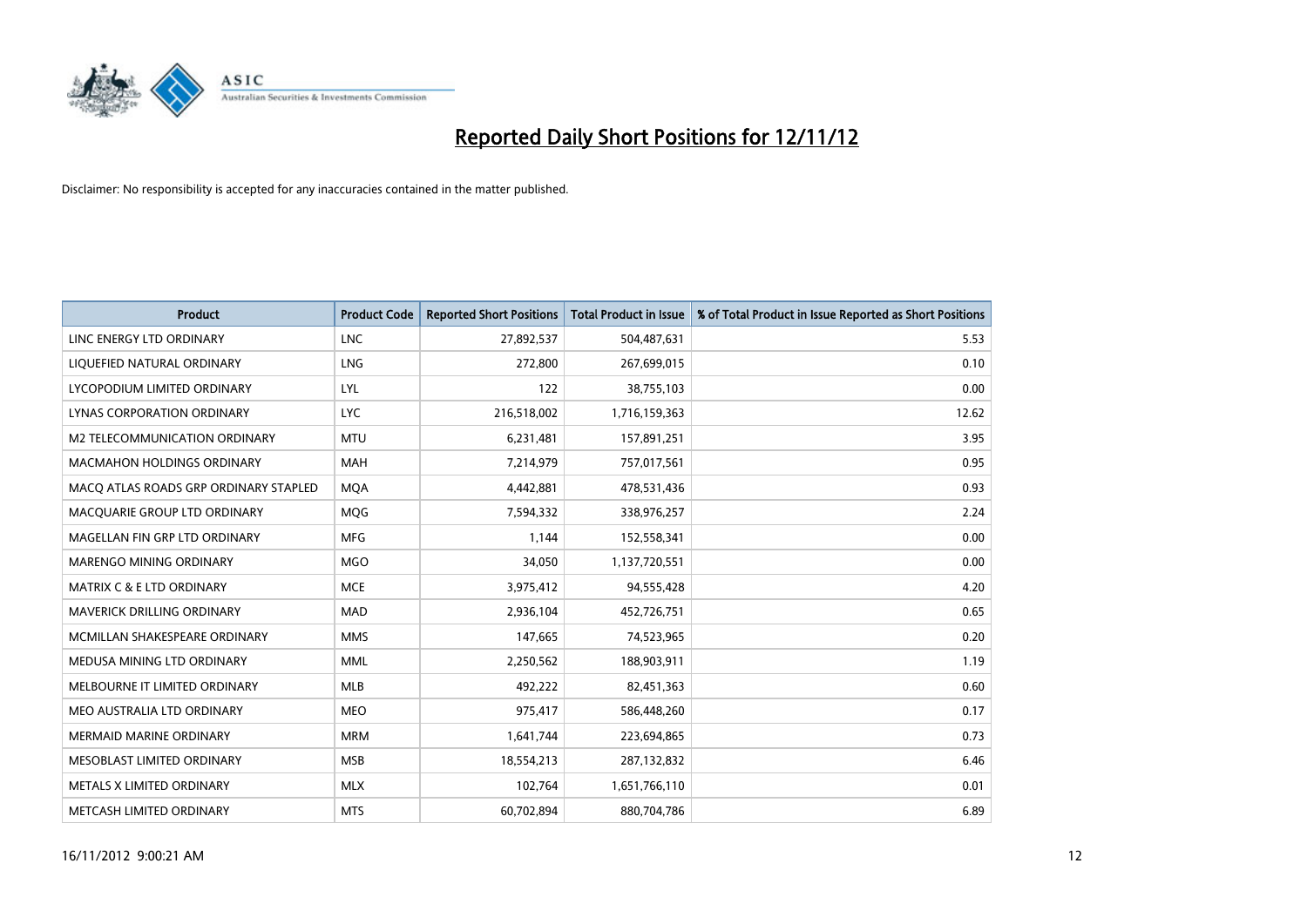

| <b>Product</b>                     | <b>Product Code</b> | <b>Reported Short Positions</b> | <b>Total Product in Issue</b> | % of Total Product in Issue Reported as Short Positions |
|------------------------------------|---------------------|---------------------------------|-------------------------------|---------------------------------------------------------|
| MICLYN EXP OFFSHR ORDINARY         | <b>MIO</b>          | 15,845                          | 278,639,188                   | 0.01                                                    |
| MILTON CORPORATION ORDINARY        | <b>MLT</b>          | 12,800                          | 121,625,655                   | 0.01                                                    |
| MINCOR RESOURCES NL ORDINARY       | <b>MCR</b>          | 1,143,357                       | 188,208,274                   | 0.61                                                    |
| MINERAL DEPOSITS ORDINARY          | <b>MDL</b>          | 332,980                         | 83,538,786                    | 0.40                                                    |
| MINERAL RESOURCES, ORDINARY        | <b>MIN</b>          | 5,134,844                       | 185,006,018                   | 2.78                                                    |
| MIRABELA NICKEL LTD ORDINARY       | <b>MBN</b>          | 11,037,938                      | 876,582,736                   | 1.26                                                    |
| MIRVAC GROUP STAPLED SECURITIES    | <b>MGR</b>          | 10,865,656                      | 3,425,587,451                 | 0.32                                                    |
| MOLOPO ENERGY LTD ORDINARY         | <b>MPO</b>          | 479,596                         | 245,849,711                   | 0.20                                                    |
| <b>MONADELPHOUS GROUP ORDINARY</b> | <b>MND</b>          | 6,280,905                       | 90,663,543                    | 6.93                                                    |
| MORTGAGE CHOICE LTD ORDINARY       | <b>MOC</b>          | 2,408,955                       | 123,431,282                   | 1.95                                                    |
| MOUNT GIBSON IRON ORDINARY         | <b>MGX</b>          | 4,841,121                       | 1,090,584,232                 | 0.44                                                    |
| MURCHISON METALS LTD ORDINARY      | <b>MMX</b>          | 1,628,735                       | 450,427,346                   | 0.36                                                    |
| MYER HOLDINGS LTD ORDINARY         | <b>MYR</b>          | 83,653,621                      | 583,384,551                   | 14.34                                                   |
| <b>MYSTATE LIMITED ORDINARY</b>    | <b>MYS</b>          | 19,725                          | 87,012,663                    | 0.02                                                    |
| NANOSONICS LIMITED ORDINARY        | <b>NAN</b>          | 48.224                          | 261,135,643                   | 0.02                                                    |
| NATIONAL AUST, BANK ORDINARY       | <b>NAB</b>          | 12,311,853                      | 2,297,237,138                 | 0.54                                                    |
| NAVITAS LIMITED ORDINARY           | <b>NVT</b>          | 10,887,473                      | 375,367,918                   | 2.90                                                    |
| NEON ENERGY LIMITED ORDINARY       | <b>NEN</b>          | 3,546,714                       | 548,082,936                   | 0.65                                                    |
| NEW HOPE CORPORATION ORDINARY      | <b>NHC</b>          | 2,915,747                       | 830,526,815                   | 0.35                                                    |
| NEW STANDARD ENERGY ORDINARY       | <b>NSE</b>          | 1,078                           | 305,331,847                   | 0.00                                                    |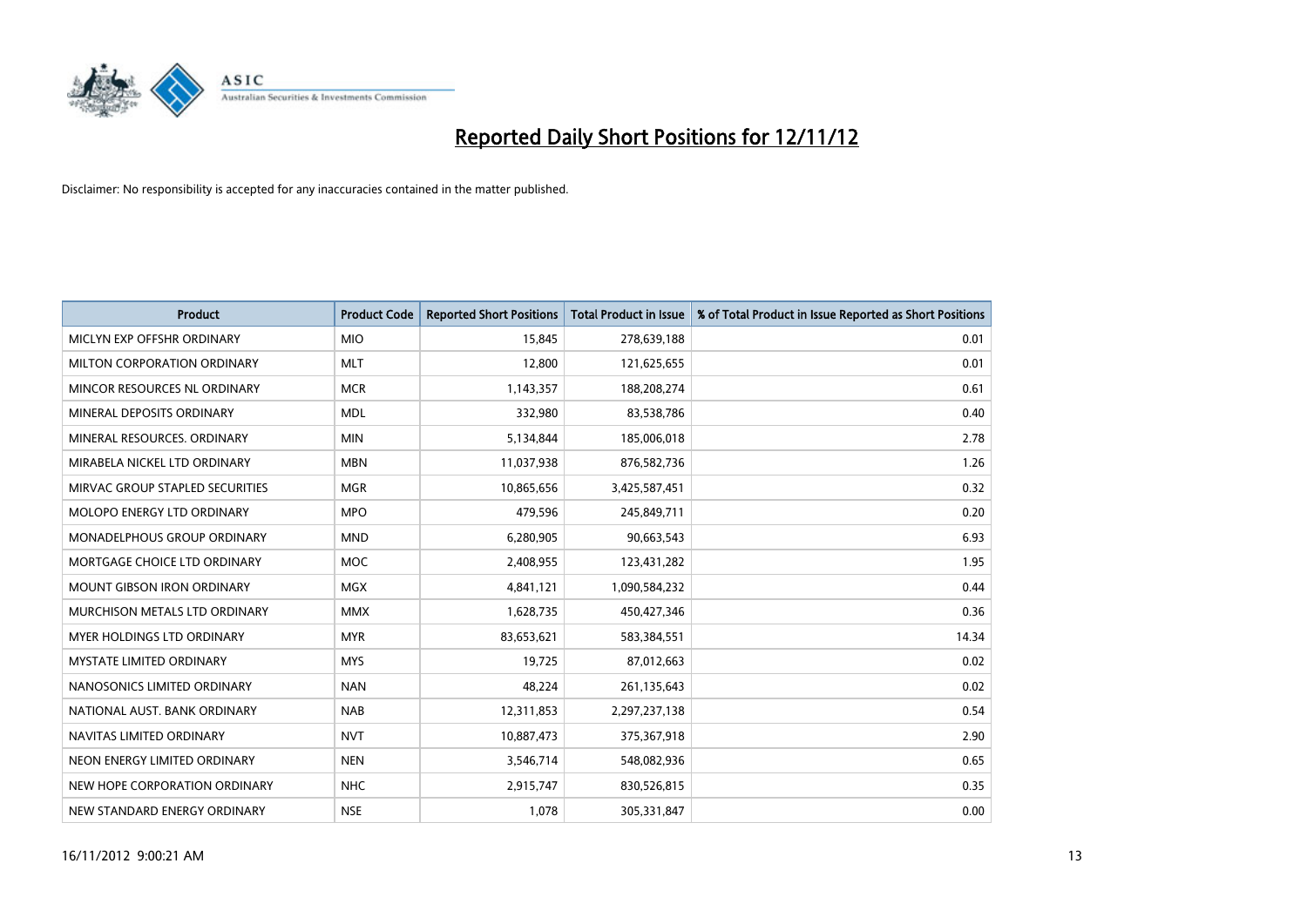

| <b>Product</b>                        | <b>Product Code</b> | <b>Reported Short Positions</b> | <b>Total Product in Issue</b> | % of Total Product in Issue Reported as Short Positions |
|---------------------------------------|---------------------|---------------------------------|-------------------------------|---------------------------------------------------------|
| NEWCREST MINING ORDINARY              | <b>NCM</b>          | 2,224,652                       | 765,906,839                   | 0.29                                                    |
| NEWS CORP A NON-VOTING CDI            | <b>NWSLV</b>        | 2,930,594                       | 1,545,554,190                 | 0.19                                                    |
| NEWS CORP B VOTING CDI                | <b>NWS</b>          | 1,561,380                       | 798,520,953                   | 0.20                                                    |
| NEWSAT LIMITED ORDINARY               | <b>NWT</b>          | 70,000                          | 233,052,157                   | 0.03                                                    |
| NEXTDC LIMITED ORDINARY               | <b>NXT</b>          | 2,715,358                       | 150,627,388                   | 1.80                                                    |
| NEXUS ENERGY LIMITED ORDINARY         | <b>NXS</b>          | 5,175,815                       | 1,329,821,159                 | 0.39                                                    |
| NIDO PETROLEUM ORDINARY               | <b>NDO</b>          | 105,313                         | 1,390,829,818                 | 0.01                                                    |
| NOBLE MINERAL RES ORDINARY            | <b>NMG</b>          | 4,124,711                       | 655,522,952                   | 0.63                                                    |
| NORFOLK GROUP ORDINARY                | <b>NFK</b>          | 50                              | 158,890,730                   | 0.00                                                    |
| NORTHERN IRON LTD ORDINARY            | <b>NFE</b>          | 3,361,840                       | 493,067,453                   | 0.68                                                    |
| NORTHERN STAR ORDINARY                | <b>NST</b>          | 1,295,778                       | 423,968,168                   | 0.31                                                    |
| NRW HOLDINGS LIMITED ORDINARY         | <b>NWH</b>          | 4,950,530                       | 278,888,011                   | 1.78                                                    |
| NUFARM LIMITED ORDINARY               | <b>NUF</b>          | 6,292,479                       | 262,662,626                   | 2.40                                                    |
| OCEANAGOLD CORP. CHESS DEPOSITARY INT | <b>OGC</b>          | 1,227,025                       | 263,278,752                   | 0.47                                                    |
| OIL SEARCH LTD ORDINARY               | <b>OSH</b>          | 3,127,696                       | 1,334,756,742                 | 0.23                                                    |
| OM HOLDINGS LIMITED ORDINARY          | <b>OMH</b>          | 3,988,156                       | 673,423,337                   | 0.59                                                    |
| ORICA LIMITED ORDINARY                | ORI                 | 2,557,093                       | 365,642,802                   | 0.70                                                    |
| ORIGIN ENERGY ORDINARY                | <b>ORG</b>          | 11,158,279                      | 1,093,612,528                 | 1.02                                                    |
| OROCOBRE LIMITED ORDINARY             | <b>ORE</b>          | 294,028                         | 103,195,029                   | 0.28                                                    |
| OROTONGROUP LIMITED ORDINARY          | ORL                 | 150,222                         | 40,880,902                    | 0.37                                                    |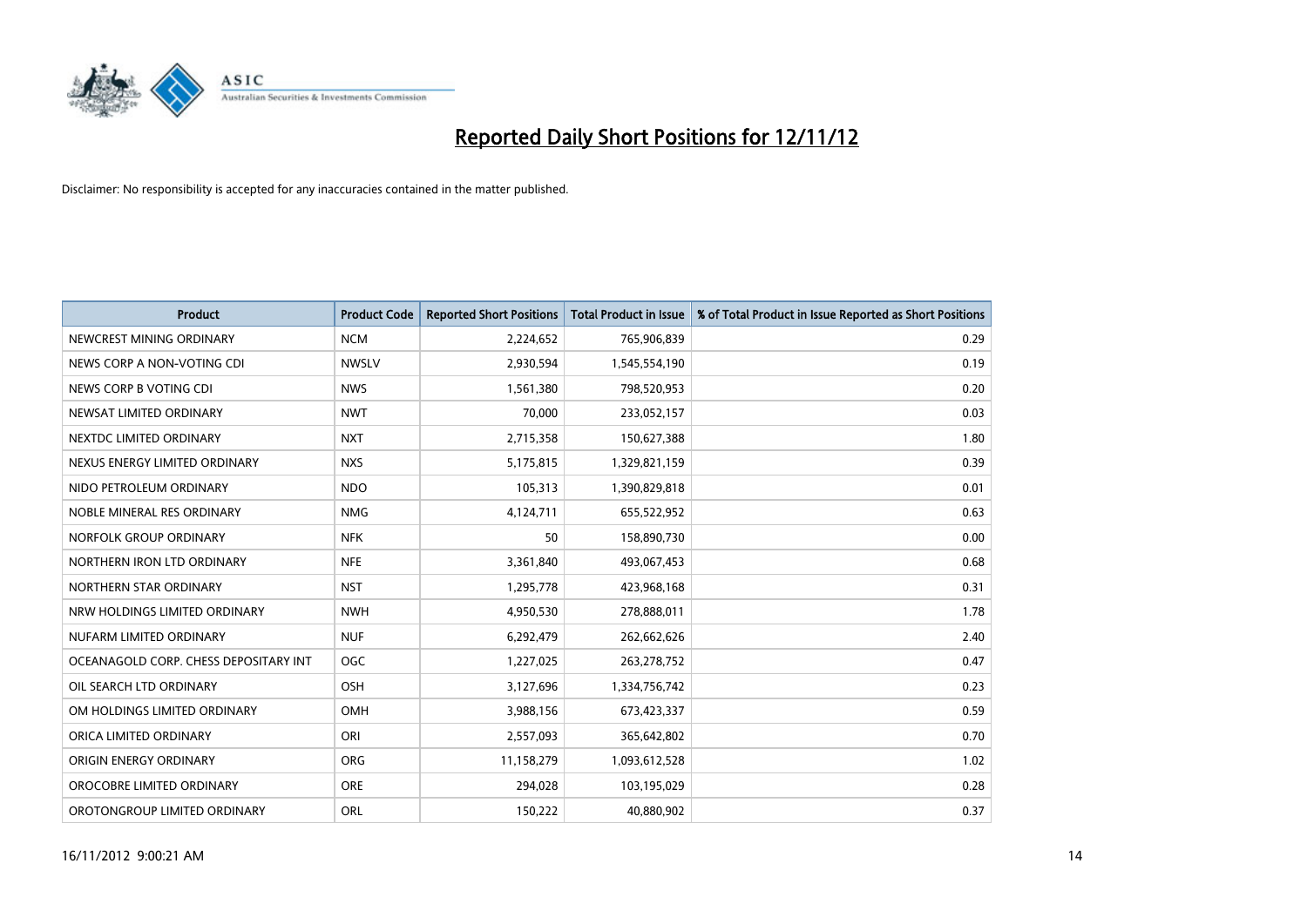

| <b>Product</b>               | <b>Product Code</b> | <b>Reported Short Positions</b> | <b>Total Product in Issue</b> | % of Total Product in Issue Reported as Short Positions |
|------------------------------|---------------------|---------------------------------|-------------------------------|---------------------------------------------------------|
| ORPHEUS ENERGY LTD ORDINARY  | <b>OEG</b>          | 67,200                          | 130,475,919                   | 0.05                                                    |
| OZ MINERALS ORDINARY         | OZL                 | 4,911,154                       | 303,470,022                   | 1.62                                                    |
| PACIFIC BRANDS ORDINARY      | <b>PBG</b>          | 8,708,343                       | 912,915,695                   | 0.95                                                    |
| PALADIN ENERGY LTD ORDINARY  | <b>PDN</b>          | 70,550,239                      | 836,825,651                   | 8.43                                                    |
| PANAUST LIMITED ORDINARY     | <b>PNA</b>          | 2,548,145                       | 605,962,322                   | 0.42                                                    |
| PANCONTINENTAL OIL ORDINARY  | <b>PCL</b>          | 233,335                         | 1,148,744,096                 | 0.02                                                    |
| PANORAMIC RESOURCES ORDINARY | PAN                 | 2,706,149                       | 255,681,195                   | 1.06                                                    |
| PAPERLINX LIMITED ORDINARY   | <b>PPX</b>          | 68,231                          | 609,280,761                   | 0.01                                                    |
| PAPILLON RES LTD ORDINARY    | PIR                 | 1,798,987                       | 255,962,388                   | 0.70                                                    |
| PEET LIMITED ORDINARY        | <b>PPC</b>          | 3,688,660                       | 321,013,141                   | 1.15                                                    |
| PERILYA LIMITED ORDINARY     | PEM                 | 3,026                           | 769,316,426                   | 0.00                                                    |
| PERPETUAL LIMITED ORDINARY   | PPT                 | 2,082,126                       | 41,980,678                    | 4.96                                                    |
| PERSEUS MINING LTD ORDINARY  | PRU                 | 8,148,634                       | 457,962,088                   | 1.78                                                    |
| PHARMAXIS LTD ORDINARY       | <b>PXS</b>          | 6,395,584                       | 308,326,389                   | 2.07                                                    |
| PLATINUM ASSET ORDINARY      | <b>PTM</b>          | 12,390,117                      | 561,347,878                   | 2.21                                                    |
| PLATINUM AUSTRALIA ORDINARY  | <b>PLA</b>          | 836,127                         | 504,968,043                   | 0.17                                                    |
| PMI GOLD CORP CDI 1:1        | <b>PVM</b>          | 27,973                          | 79,078,033                    | 0.04                                                    |
| PMP LIMITED ORDINARY         | <b>PMP</b>          | 31,142                          | 323,781,124                   | 0.01                                                    |
| PRANA BIOTECHNOLOGY ORDINARY | PBT                 | 220,880                         | 340,689,928                   | 0.06                                                    |
| PREMIER INVESTMENTS ORDINARY | <b>PMV</b>          | 1,078,396                       | 155,260,478                   | 0.69                                                    |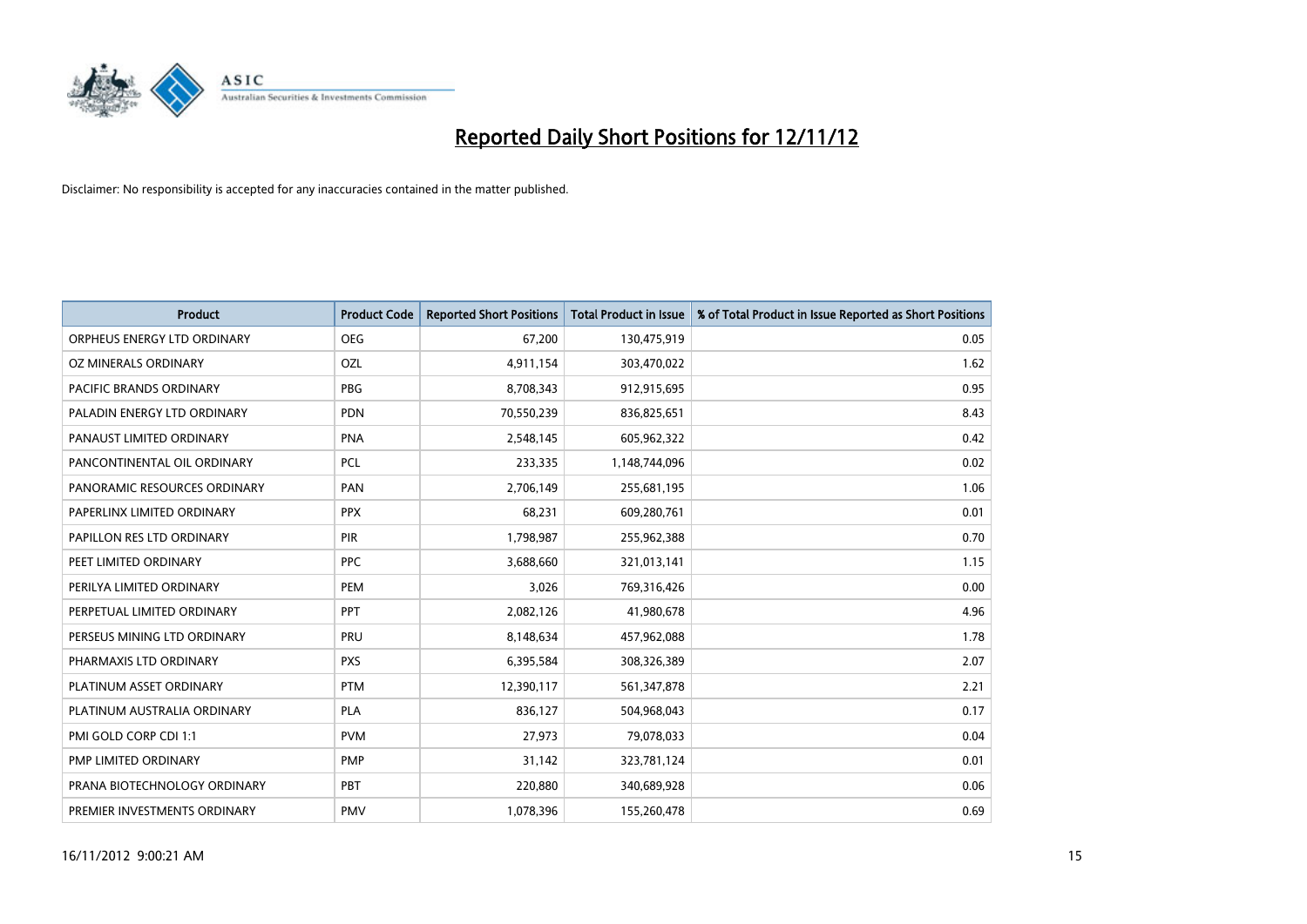

| <b>Product</b>                      | <b>Product Code</b> | <b>Reported Short Positions</b> | <b>Total Product in Issue</b> | % of Total Product in Issue Reported as Short Positions |
|-------------------------------------|---------------------|---------------------------------|-------------------------------|---------------------------------------------------------|
| PRIMA BIOMED LTD ORDINARY           | <b>PRR</b>          | 6,288,810                       | 1,066,063,388                 | 0.59                                                    |
| PRIMARY HEALTH CARE ORDINARY        | <b>PRY</b>          | 27,288,704                      | 502,983,554                   | 5.43                                                    |
| PRIMEAG AUSTRALIA ORDINARY          | PAG                 | 53,169                          | 266,394,444                   | 0.02                                                    |
| PROGRAMMED ORDINARY                 | <b>PRG</b>          | 226,476                         | 118,177,001                   | 0.19                                                    |
| OANTAS AIRWAYS ORDINARY             | QAN                 | 14,052,912                      | 2,265,123,620                 | 0.62                                                    |
| OBE INSURANCE GROUP ORDINARY        | <b>OBE</b>          | 54,173,300                      | 1,196,747,582                 | 4.53                                                    |
| OR NATIONAL LIMITED ORDINARY        | <b>ORN</b>          | 13,672,049                      | 2,425,468,941                 | 0.56                                                    |
| ORXPHARMA LTD ORDINARY              | <b>ORX</b>          | 96,662                          | 144,577,206                   | 0.07                                                    |
| <b>QUBE LOGISTICS HLDG ORDINARY</b> | <b>QUB</b>          | 13,097,301                      | 924,489,845                   | 1.42                                                    |
| RAMELIUS RESOURCES ORDINARY         | <b>RMS</b>          | 4,619,169                       | 336,256,949                   | 1.37                                                    |
| RAMSAY HEALTH CARE ORDINARY         | <b>RHC</b>          | 2,311,582                       | 202,081,252                   | 1.14                                                    |
| <b>RCR TOMLINSON ORDINARY</b>       | <b>RCR</b>          | 196,720                         | 132,406,265                   | 0.15                                                    |
| <b>REA GROUP ORDINARY</b>           | <b>REA</b>          | 33,699                          | 131,714,699                   | 0.03                                                    |
| <b>RECKON LIMITED ORDINARY</b>      | <b>RKN</b>          | 401,000                         | 129,488,015                   | 0.31                                                    |
| <b>RED 5 LIMITED ORDINARY</b>       | <b>RED</b>          | 85,681                          | 135,488,008                   | 0.06                                                    |
| RED FORK ENERGY ORDINARY            | <b>RFE</b>          | 2,455,199                       | 384,951,719                   | 0.64                                                    |
| REDBANK ENERGY LTD ORDINARY         | <b>AEJ</b>          | 13                              | 786,287                       | 0.00                                                    |
| REDFLEX HOLDINGS ORDINARY           | <b>RDF</b>          | 409,472                         | 110,762,310                   | 0.37                                                    |
| REECE AUSTRALIA LTD. ORDINARY       | <b>REH</b>          | 602                             | 99,600,000                    | 0.00                                                    |
| REED RESOURCES LTD ORDINARY         | <b>RDR</b>          | 54,194                          | 508,556,518                   | 0.01                                                    |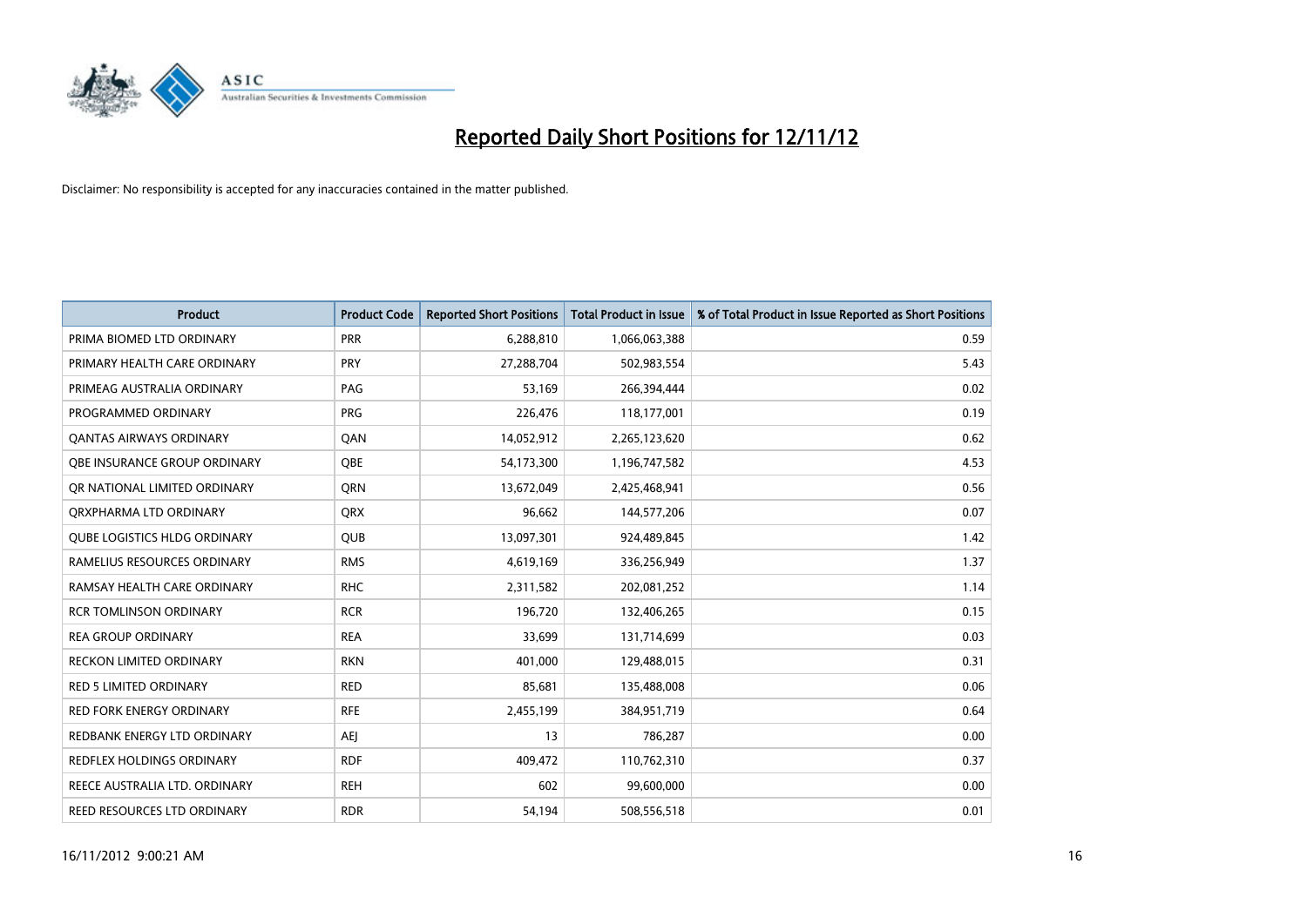

| <b>Product</b>                   | <b>Product Code</b> | <b>Reported Short Positions</b> | <b>Total Product in Issue</b> | % of Total Product in Issue Reported as Short Positions |
|----------------------------------|---------------------|---------------------------------|-------------------------------|---------------------------------------------------------|
| <b>REGIS RESOURCES ORDINARY</b>  | <b>RRL</b>          | 920,487                         | 455,351,383                   | 0.20                                                    |
| RESMED INC CDI 10:1              | <b>RMD</b>          | 3,142,188                       | 1,556,242,300                 | 0.20                                                    |
| <b>RESOLUTE MINING ORDINARY</b>  | <b>RSG</b>          | 3,038,765                       | 632,071,957                   | 0.48                                                    |
| RESOURCE GENERATION ORDINARY     | <b>RES</b>          | 173                             | 262,895,652                   | 0.00                                                    |
| RETAIL FOOD GROUP ORDINARY       | <b>RFG</b>          | 137,983                         | 125,240,114                   | 0.11                                                    |
| REVERSE CORP LIMITED ORDINARY    | <b>REF</b>          | 100                             | 92,382,175                    | 0.00                                                    |
| REX MINERALS LIMITED ORDINARY    | <b>RXM</b>          | 1,848,086                       | 188,907,284                   | 0.98                                                    |
| RHG LIMITED ORDINARY             | <b>RHG</b>          | 35,085                          | 308,483,177                   | 0.01                                                    |
| <b>RIALTO ENERGY ORDINARY</b>    | <b>RIA</b>          | 41                              | 672,259,992                   | 0.00                                                    |
| RIO TINTO LIMITED ORDINARY       | <b>RIO</b>          | 12,790,403                      | 435,758,720                   | 2.94                                                    |
| ROC OIL COMPANY ORDINARY         | <b>ROC</b>          | 1,242,554                       | 683,235,552                   | 0.18                                                    |
| <b>RURALCO HOLDINGS ORDINARY</b> | <b>RHL</b>          | 12,000                          | 55,019,284                    | 0.02                                                    |
| SAI GLOBAL LIMITED ORDINARY      | SAI                 | 6,911,018                       | 206,614,422                   | 3.34                                                    |
| SALMAT LIMITED ORDINARY          | <b>SLM</b>          | 1,810,085                       | 159,812,799                   | 1.13                                                    |
| SAMSON OIL & GAS LTD ORDINARY    | SSN                 | 5,416,183                       | 1,814,527,926                 | 0.30                                                    |
| SANDFIRE RESOURCES ORDINARY      | <b>SFR</b>          | 2,649,839                       | 152,724,301                   | 1.74                                                    |
| <b>SANTOS LTD ORDINARY</b>       | <b>STO</b>          | 2,857,730                       | 958,844,894                   | 0.30                                                    |
| SARACEN MINERAL ORDINARY         | SAR                 | 4,367,731                       | 595,032,306                   | 0.73                                                    |
| SEDGMAN LIMITED ORDINARY         | <b>SDM</b>          | 614,369                         | 217,623,797                   | 0.28                                                    |
| SEEK LIMITED ORDINARY            | <b>SEK</b>          | 10,599,803                      | 337,101,307                   | 3.14                                                    |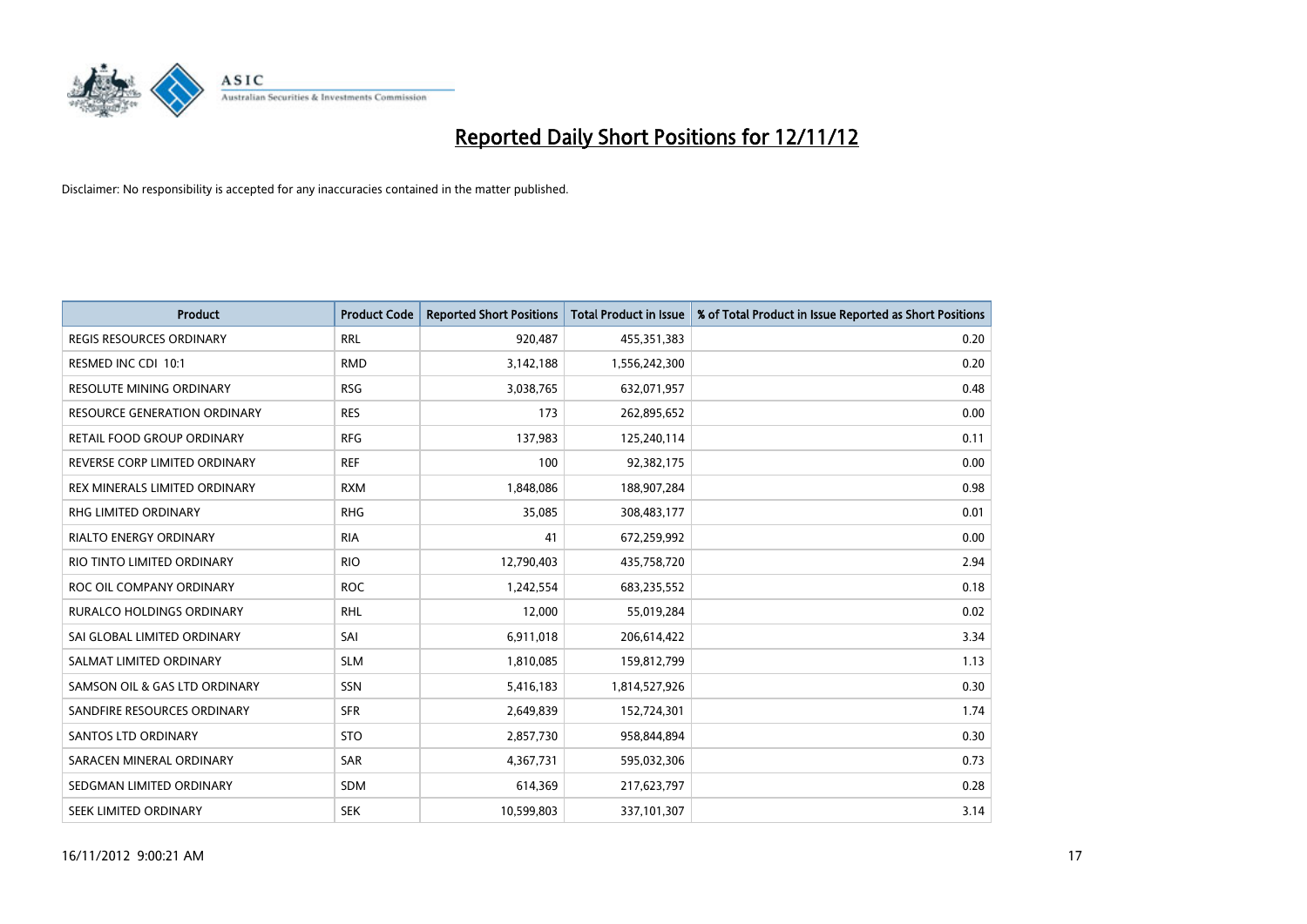

| <b>Product</b>                           | <b>Product Code</b> | <b>Reported Short Positions</b> | <b>Total Product in Issue</b> | % of Total Product in Issue Reported as Short Positions |
|------------------------------------------|---------------------|---------------------------------|-------------------------------|---------------------------------------------------------|
| SENEX ENERGY LIMITED ORDINARY            | <b>SXY</b>          | 3,379,719                       | 1,140,134,837                 | 0.30                                                    |
| SERVICE STREAM ORDINARY                  | <b>SSM</b>          | 400                             | 283,418,867                   | 0.00                                                    |
| SEVEN GROUP HOLDINGS ORDINARY            | <b>SVW</b>          | 1,744,695                       | 307,410,281                   | 0.57                                                    |
| SEVEN WEST MEDIA LTD ORDINARY            | <b>SWM</b>          | 23,347,080                      | 999,160,872                   | 2.34                                                    |
| SHEFFIELD RES LTD ORDINARY               | <b>SFX</b>          | 10,000                          | 83,429,169                    | 0.01                                                    |
| SIGMA PHARMACEUTICAL ORDINARY            | <b>SIP</b>          | 6,857,043                       | 1,180,143,739                 | 0.58                                                    |
| SILEX SYSTEMS ORDINARY                   | <b>SLX</b>          | 905.810                         | 170,228,676                   | 0.53                                                    |
| SILVER LAKE RESOURCE ORDINARY            | <b>SLR</b>          | 15,463,354                      | 225,493,476                   | 6.86                                                    |
| SIMS METAL MGMT LTD ORDINARY             | SGM                 | 7,278,299                       | 204, 267, 465                 | 3.56                                                    |
| SINGAPORE TELECOMM. CHESS DEPOSITARY INT | SGT                 | 10,607,534                      | 155,402,627                   | 6.83                                                    |
| SIRIUS RESOURCES NL ORDINARY             | <b>SIR</b>          | 8,000                           | 190,820,086                   | 0.00                                                    |
| SIRTEX MEDICAL ORDINARY                  | <b>SRX</b>          | 110,000                         | 55,768,136                    | 0.20                                                    |
| SKILLED GROUP LTD ORDINARY               | <b>SKE</b>          | 2,066,545                       | 233,487,276                   | 0.89                                                    |
| <b>SKY NETWORK ORDINARY</b>              | <b>SKT</b>          | 766,000                         | 389,139,785                   | 0.20                                                    |
| SMS MANAGEMENT, ORDINARY                 | <b>SMX</b>          | 1,004,945                       | 69,378,477                    | 1.45                                                    |
| SONIC HEALTHCARE ORDINARY                | <b>SHL</b>          | 3,902,047                       | 395,565,681                   | 0.99                                                    |
| SOUL PATTINSON (W.H) ORDINARY            | SOL                 | 28,696                          | 239,395,320                   | 0.01                                                    |
| SOUTH BOULDER MINES ORDINARY             | <b>STB</b>          | 159,395                         | 126,732,826                   | 0.13                                                    |
| SP AUSNET STAPLED SECURITIES             | <b>SPN</b>          | 6,166,255                       | 3,339,620,165                 | 0.18                                                    |
| SPARK INFRASTRUCTURE STAPLED NOTE & UNIT | SKI                 | 40,145,353                      | 1,326,734,264                 | 3.03                                                    |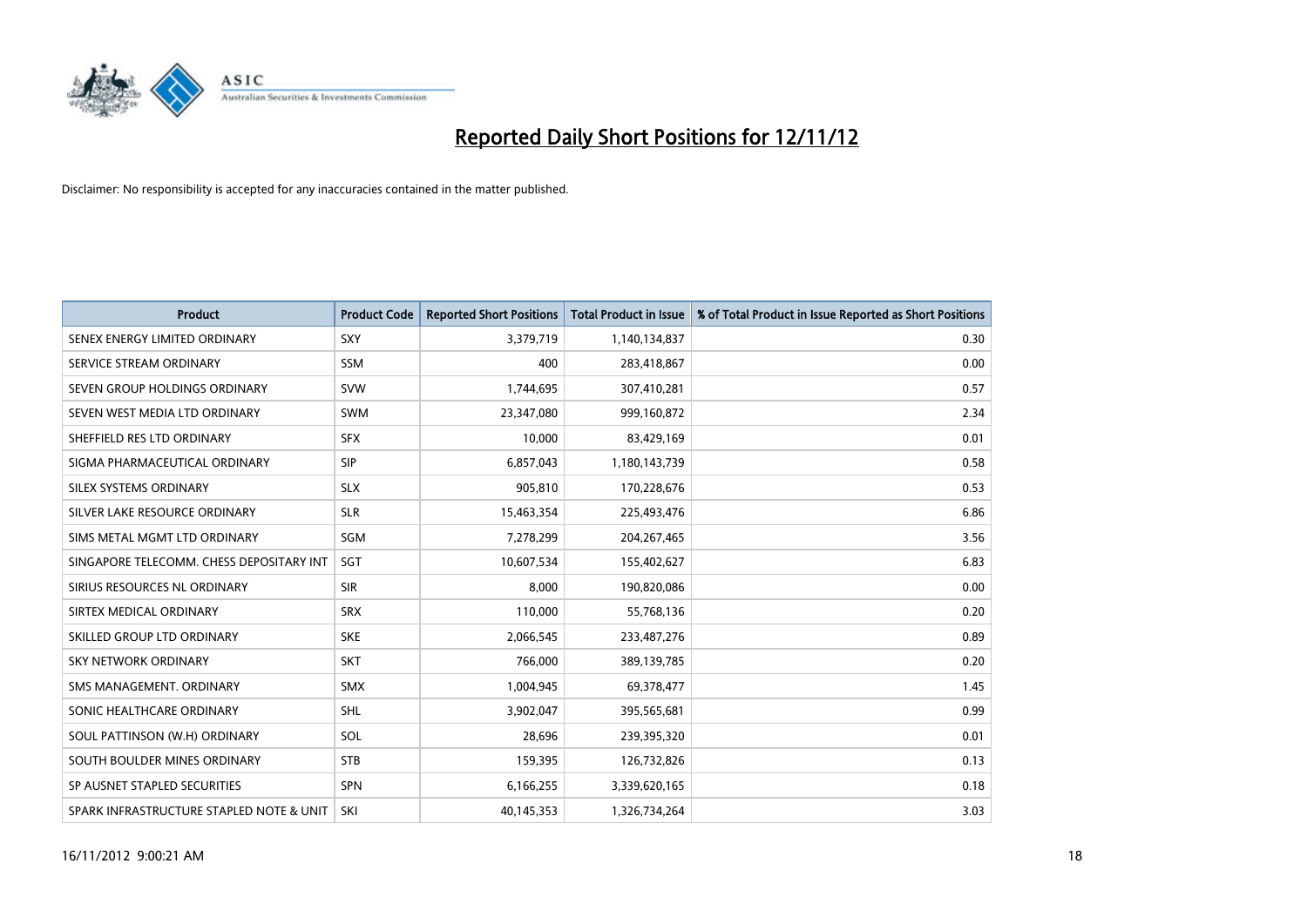

| <b>Product</b>                       | <b>Product Code</b> | <b>Reported Short Positions</b> | <b>Total Product in Issue</b> | % of Total Product in Issue Reported as Short Positions |
|--------------------------------------|---------------------|---------------------------------|-------------------------------|---------------------------------------------------------|
| SPDR 200 FUND ETF UNITS              | <b>STW</b>          | 7,777                           | 49,059,567                    | 0.02                                                    |
| SPECIALTY FASHION ORDINARY           | <b>SFH</b>          | 2,830,649                       | 192,236,121                   | 1.47                                                    |
| ST BARBARA LIMITED ORDINARY          | <b>SBM</b>          | 4,202,075                       | 488,074,077                   | 0.86                                                    |
| STANMORE COAL LTD ORDINARY           | <b>SMR</b>          | 32,870                          | 200,492,804                   | 0.02                                                    |
| STARPHARMA HOLDINGS ORDINARY         | <b>SPL</b>          | 5,095,092                       | 283,640,060                   | 1.80                                                    |
| STHN CROSS MEDIA ORDINARY            | <b>SXL</b>          | 21,349,700                      | 704,858,524                   | 3.03                                                    |
| STOCKLAND UNITS/ORD STAPLED          | <b>SGP</b>          | 18,833,480                      | 2,202,657,963                 | 0.86                                                    |
| STRAITS RES LTD. ORDINARY            | SRO                 | 640,600                         | 1,164,150,159                 | 0.06                                                    |
| STW COMMUNICATIONS ORDINARY          | SGN                 | 85,913                          | 396,818,970                   | 0.02                                                    |
| SUNCORP GROUP LTD ORDINARY           | <b>SUN</b>          | 7,052,202                       | 1,286,600,980                 | 0.55                                                    |
| SUNDANCE ENERGY ORDINARY             | <b>SEA</b>          | 282,571                         | 277,098,474                   | 0.10                                                    |
| SUNDANCE RESOURCES ORDINARY          | <b>SDL</b>          | 7,631,394                       | 3,052,227,034                 | 0.25                                                    |
| SUNLAND GROUP LTD ORDINARY           | <b>SDG</b>          | 18,391                          | 191,238,877                   | 0.01                                                    |
| SUPER RET REP LTD ORDINARY           | <b>SUL</b>          | 664,446                         | 196,382,811                   | 0.34                                                    |
| SYD AIRPORT STAPLED US PROHIBIT.     | <b>SYD</b>          | 9,581,188                       | 1,861,210,782                 | 0.51                                                    |
| SYMEX HOLDINGS ORDINARY              | <b>SYM</b>          | 599,999                         | 220,332,516                   | 0.27                                                    |
| SYRAH RESOURCES ORDINARY             | <b>SYR</b>          | 18,697                          | 133,869,590                   | 0.01                                                    |
| <b>TABCORP HOLDINGS LTD ORDINARY</b> | <b>TAH</b>          | 12,342,955                      | 734,015,737                   | 1.68                                                    |
| TANAMI GOLD NL ORDINARY              | <b>TAM</b>          | 500,373                         | 261,132,677                   | 0.19                                                    |
| TAP OIL LIMITED ORDINARY             | <b>TAP</b>          | 1,004,507                       | 241,295,311                   | 0.42                                                    |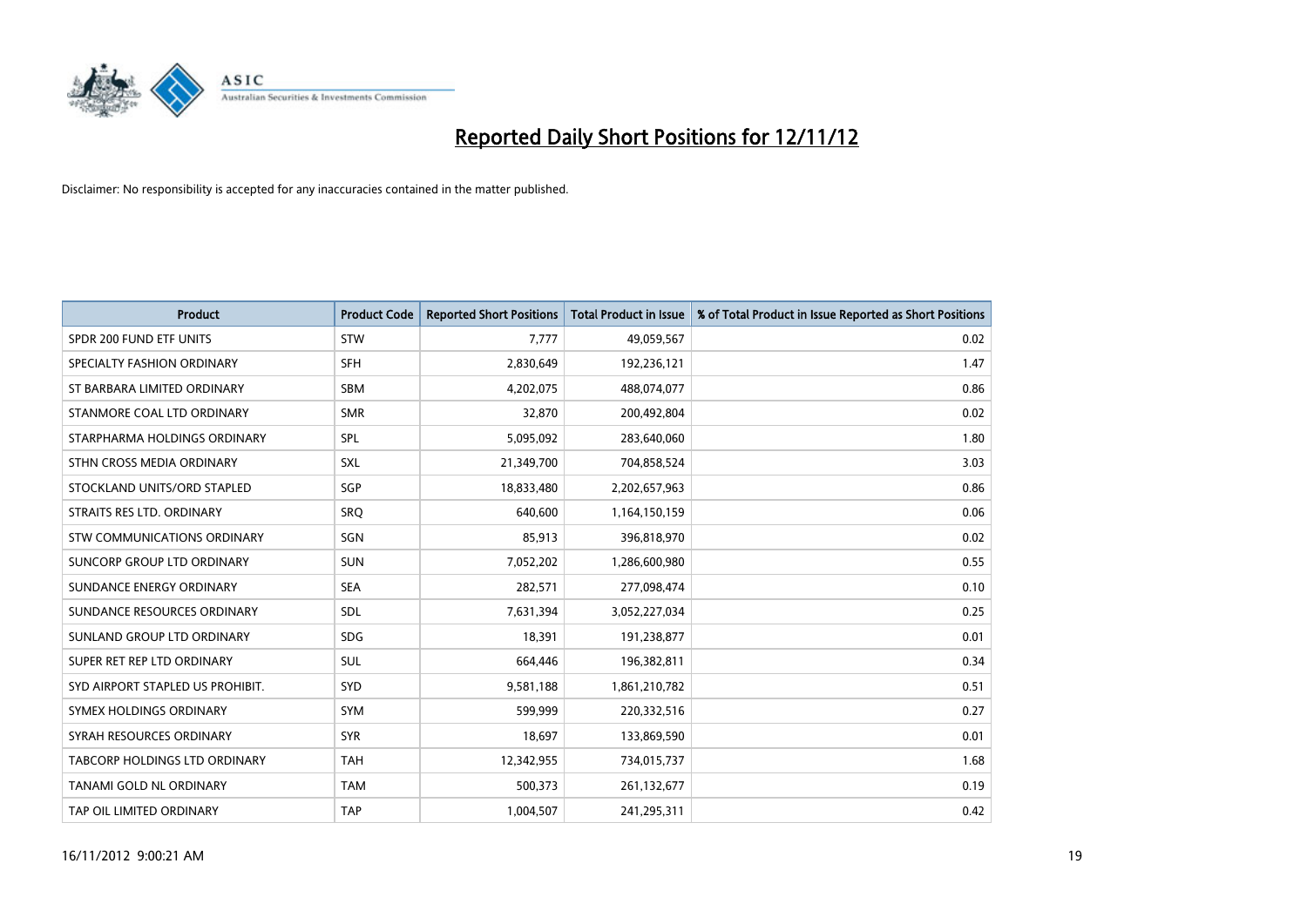

| <b>Product</b>                       | <b>Product Code</b> | <b>Reported Short Positions</b> | <b>Total Product in Issue</b> | % of Total Product in Issue Reported as Short Positions |
|--------------------------------------|---------------------|---------------------------------|-------------------------------|---------------------------------------------------------|
| TASSAL GROUP LIMITED ORDINARY        | <b>TGR</b>          | 107,170                         | 146,304,404                   | 0.07                                                    |
| TATTS GROUP LTD ORDINARY             | <b>TTS</b>          | 3,328,965                       | 1,385,200,190                 | 0.24                                                    |
| TELECOM CORPORATION ORDINARY         | <b>TEL</b>          | 13,676,882                      | 1,857,548,099                 | 0.74                                                    |
| <b>TELSTRA CORPORATION, ORDINARY</b> | <b>TLS</b>          | 18,889,025                      | 12,443,074,357                | 0.15                                                    |
| TEN NETWORK HOLDINGS ORDINARY        | <b>TEN</b>          | 115,455,912                     | 1,437,204,873                 | 8.03                                                    |
| TERANGA GOLD CORP CDI 1:1            | <b>TGZ</b>          | 93,588                          | 163,612,019                   | 0.06                                                    |
| TFS CORPORATION LTD ORDINARY         | <b>TFC</b>          |                                 | 279,621,829                   | 0.00                                                    |
| THE REJECT SHOP ORDINARY             | <b>TRS</b>          | 2,642,336                       | 26,092,220                    | 10.13                                                   |
| THOR MINING PLC CHESS DEPOSITARY 1:1 | <b>THR</b>          | 9,321,504                       | 440,473,815                   | 2.12                                                    |
| THORN GROUP LIMITED ORDINARY         | <b>TGA</b>          | 17,975                          | 146,374,703                   | 0.01                                                    |
| TIGER RESOURCES ORDINARY             | <b>TGS</b>          | 2,351,341                       | 673,470,269                   | 0.35                                                    |
| TOLL HOLDINGS LTD ORDINARY           | TOL                 | 27,660,486                      | 717,133,875                   | 3.86                                                    |
| <b>TOX FREE SOLUTIONS ORDINARY</b>   | <b>TOX</b>          | 180,451                         | 115,311,608                   | 0.16                                                    |
| TPG TELECOM LIMITED ORDINARY         | <b>TPM</b>          | 1,506,942                       | 793,808,141                   | 0.19                                                    |
| <b>TRADE ME GROUP ORDINARY</b>       | <b>TME</b>          | 175,023                         | 396,017,568                   | 0.04                                                    |
| TRANSFIELD SERVICES ORDINARY         | <b>TSE</b>          | 8,968,958                       | 512,457,716                   | 1.75                                                    |
| TRANSPACIFIC INDUST. ORDINARY        | <b>TPI</b>          | 2,198,706                       | 1,578,556,067                 | 0.14                                                    |
| TRANSURBAN GROUP TRIPLE STAPLED SEC. | <b>TCL</b>          | 8,431,234                       | 1,461,665,097                 | 0.58                                                    |
| TREASURY WINE ESTATE ORDINARY        | <b>TWE</b>          | 13,960,472                      | 647,227,144                   | 2.16                                                    |
| TROY RESOURCES LTD ORDINARY          | <b>TRY</b>          | 14,245                          | 91,318,649                    | 0.02                                                    |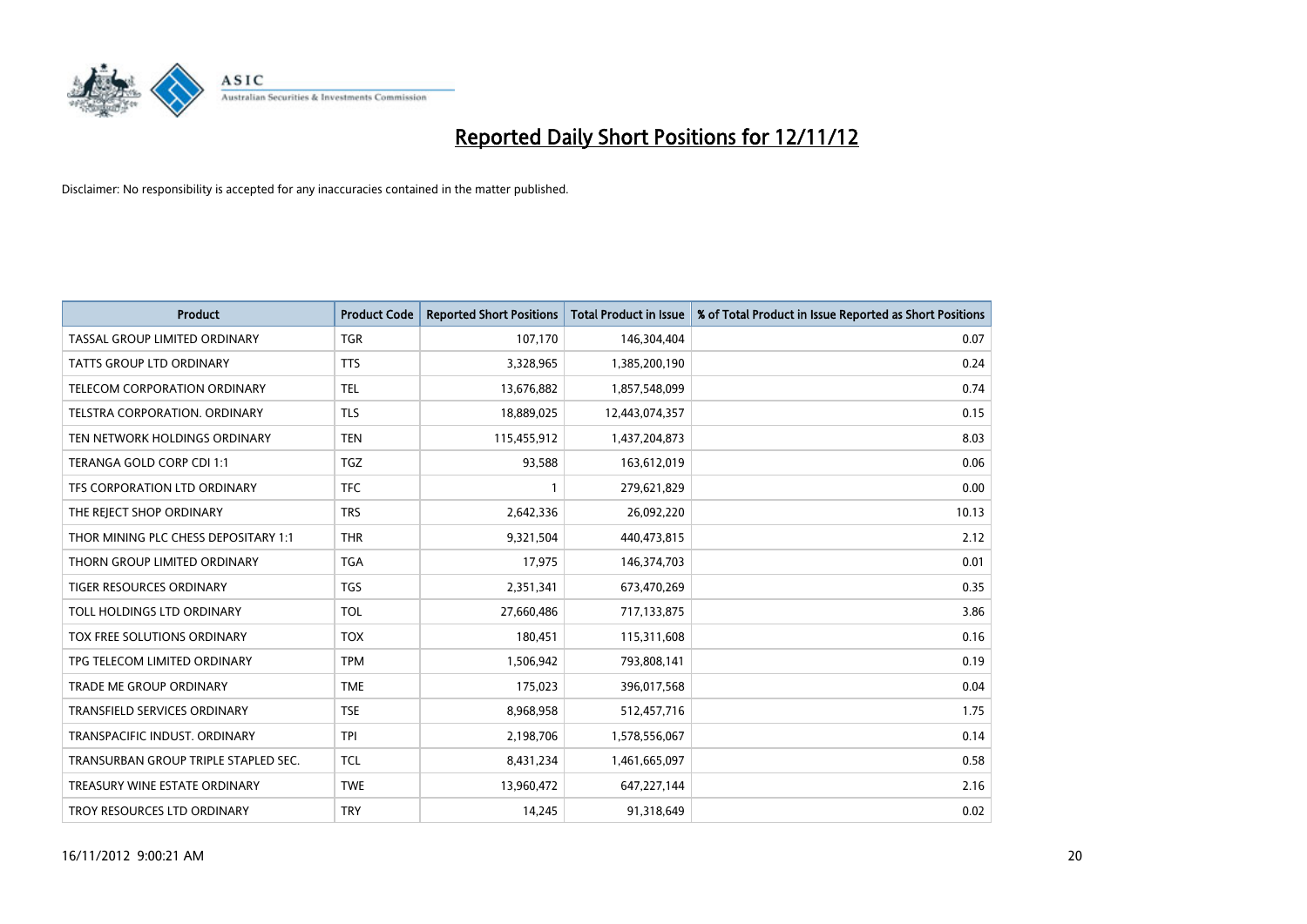

| <b>Product</b>                         | <b>Product Code</b> | <b>Reported Short Positions</b> | <b>Total Product in Issue</b> | % of Total Product in Issue Reported as Short Positions |
|----------------------------------------|---------------------|---------------------------------|-------------------------------|---------------------------------------------------------|
| UGL LIMITED ORDINARY                   | UGL                 | 5,310,477                       | 166,315,038                   | 3.19                                                    |
| UNILIFE CORPORATION CDI 6:1            | <b>UNS</b>          | 186,282                         | 252,403,194                   | 0.07                                                    |
| UXC LIMITED ORDINARY                   | <b>UXC</b>          | 1,041,186                       | 308,056,885                   | 0.34                                                    |
| <b>VENTURE MINERALS ORDINARY</b>       | <b>VMS</b>          | 231,274                         | 287,320,170                   | 0.08                                                    |
| VIRGIN AUS HLDG LTD ORDINARY           | <b>VAH</b>          | 42,382,172                      | 2,210,197,600                 | 1.92                                                    |
| VITERRA INC CDI 1:1                    | <b>VTA</b>          | 10                              | 68,629,939                    | 0.00                                                    |
| <b>VOCUS COMMS LTD ORDINARY</b>        | <b>VOC</b>          | 68,563                          | 74,776,058                    | 0.09                                                    |
| WATPAC LIMITED ORDINARY                | <b>WTP</b>          | 8,701                           | 184,332,526                   | 0.00                                                    |
| <b>WDS LIMITED ORDINARY</b>            | <b>WDS</b>          | 7                               | 144,740,614                   | 0.00                                                    |
| <b>WEBJET LIMITED ORDINARY</b>         | <b>WEB</b>          | 295,341                         | 71,065,929                    | 0.42                                                    |
| WESFARMERS LIMITED ORDINARY            | <b>WES</b>          | 28,329,215                      | 1,006,587,637                 | 2.81                                                    |
| WESFARMERS LIMITED PARTIALLY PROTECTED | <b>WESN</b>         | 1,165,996                       | 150,551,173                   | 0.77                                                    |
| WESTERN AREAS NL ORDINARY              | <b>WSA</b>          | 12,665,760                      | 179,735,899                   | 7.05                                                    |
| WESTERN DESERT RES. ORDINARY           | <b>WDR</b>          | 219,977                         | 321,371,029                   | 0.07                                                    |
| WESTFIELD GROUP ORD/UNIT STAPLED SEC   | <b>WDC</b>          | 4,528,544                       | 2,249,809,558                 | 0.20                                                    |
| WESTFIELD RETAIL TST UNIT STAPLED      | <b>WRT</b>          | 18,975,082                      | 3,054,166,195                 | 0.62                                                    |
| WESTPAC BANKING CORP ORDINARY          | <b>WBC</b>          | 34,450,874                      | 3,081,105,007                 | 1.12                                                    |
| WHITE ENERGY COMPANY ORDINARY          | <b>WEC</b>          | 850,381                         | 322,974,494                   | 0.26                                                    |
| WHITEHAVEN COAL ORDINARY               | <b>WHC</b>          | 52,414,978                      | 1,014,164,422                 | 5.17                                                    |
| WHK GROUP LIMITED ORDINARY             | <b>WHG</b>          | 3,500,000                       | 265,200,652                   | 1.32                                                    |